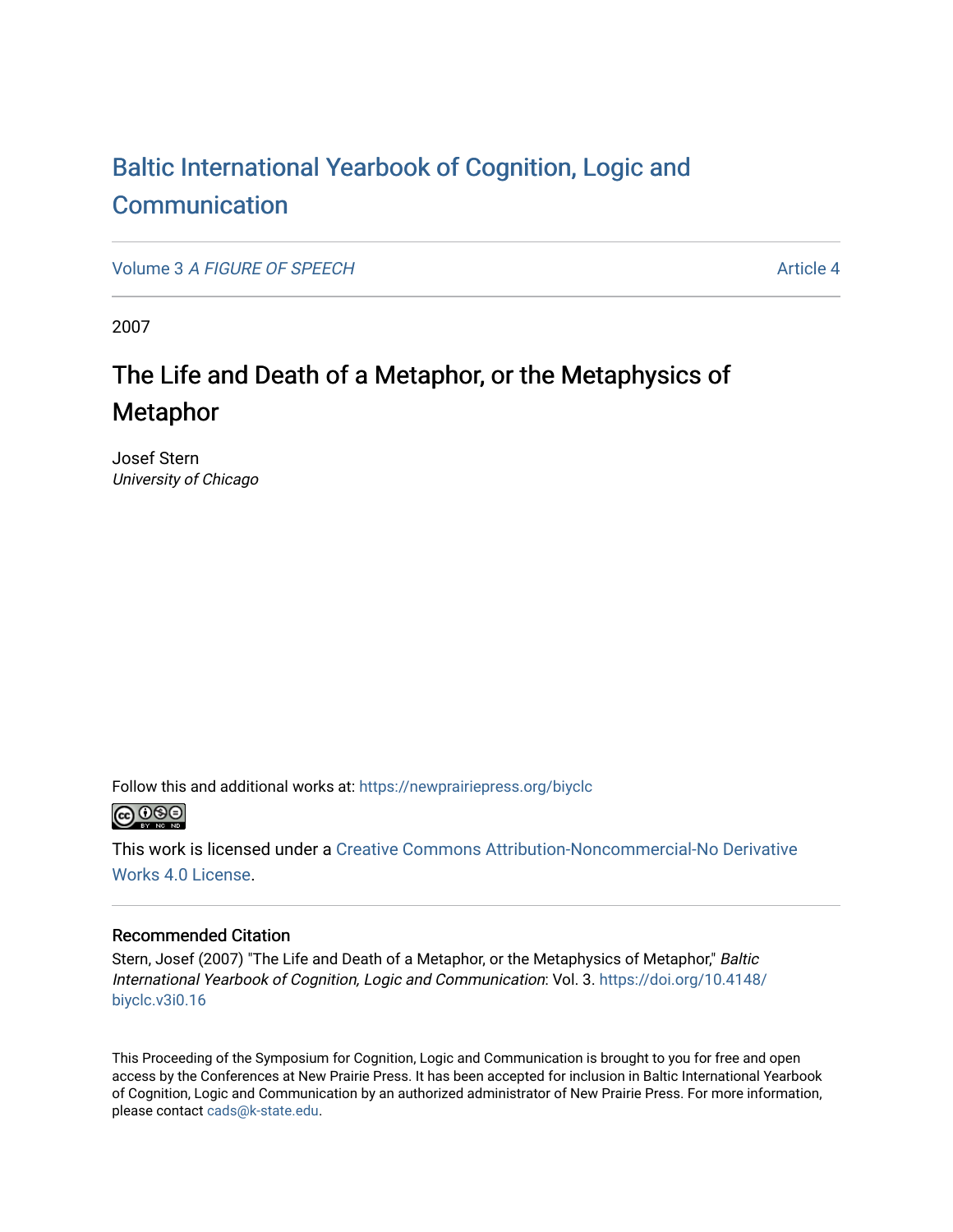The Baltic International Yearbook of Cognition, Logic and Communication

<span id="page-1-0"></span>Vol. 3: *<sup>A</sup> Figure of Speech*

<span id="page-1-1"></span> August <sup>2008</sup>pages 1[-43](#page-22-0)

Josef Stern Department of Philosophy, University of Chicago

# <span id="page-1-2"></span>THE LIFE AND DEATH OF A METAPHOR, OR THE Metaphysics of Metaphor

ABSTRACT: This paper addresses two issues: (1) what it is for <sup>a</sup> metaphor to be either alive or dead and (2) what <sup>a</sup> metaphor must be in order to be either alive or dead. Both issues, in turn, bear on the contemporary debate whether metaphor is <sup>a</sup> pragmatic or semantic <sup>p</sup>henomenon and on the dispute between Contextualists and Literalists. In the first par<sup>t</sup> of the paper, <sup>I</sup> survey examples of what <sup>I</sup> take to be live metaphors and dead metaphors in order to establish that there is <sup>a</sup> <sup>p</sup>henomenon here to be explained. <sup>I</sup> then propose an explanation of metaphorical vitality (and by im<sup>p</sup>lication of metaphorical death) in terms of the dependence of the interpretation of <sup>a</sup> metaphor on <sup>a</sup> family or network of expressions specific to its context of utterance. <sup>I</sup> then argue that only <sup>a</sup> Literalist account of metaphor — one that posits metaphorical expressions (a la [Stern](#page-22-1) [\(2000\)](#page-22-1))— and not Contextualist and Gricean approaches can accommodate this explanation. Finally, <sup>I</sup> discuss some objections to my Literalist account and sketch an explanation of types to counter Platonistic objections to my metaphoricalexpression types.

Metaphors have lives. They are born on the occasion of their first utterance or inscription. Their progenitors are their literal vehicles andthe speakers who use them.<sup>[1](#page-19-0)</sup> Some have lives no longer than it takes to utter them, others are stillborn, and many, like the mass of humanity, live undistinguished lives that are soon forgotten. Some, however,

have meaningful lives—they are shared and repeated, they change howothers act and think, and <u>they</u> change: juvenile tokens mature into seasoned figures; their interpretations have <sup>a</sup> history. Some have careers in law, science, literature, and even <sup>p</sup>hilosophy. And some are so full of life they never seem to die. No matter how many times they are used, they retain their metaphorical soul. The most alive gain immortal entry into the Library of Living Metaphors, everlastingly responsive to tireless (and sometimes tiresome) interpreters. Others become dated, ossify, stultify. They go into retirement. And, finally, some die natural deaths. Their metaphorical contents pass into the stock of meanings assigned to the very words used metaphorically, rendering them polysemous though literal. The once metaphorical meaning may supplement the meanings already in <sup>p</sup>lace, or it may replace the original (literal) meaning of the word, making the once metaphorical meaning by default its only active, working meaning. Among the latter, some are called 'dead' metaphors, though it is really the literal that is dead. It would be better to call this state the literal afterlife of the metaphor, and there are those who regard it as the grea<sup>t</sup> success story for <sup>a</sup> metaphor. For others, like Richard Rorty, you couldn't wish <sup>a</sup> worse fate on something than <sup>a</sup> literal afterdeath. $^2$  $^2$ 

All this talk of the life and death of <sup>a</sup> metaphor is not just metaphorical. Metaphors, like other things that live and die, are beings, in some ways natural, in other ways artifactual, but either way, with histories. That they are created from the literal and sometimes end up literal also suggests that we can learn something about the literal, or words in general, from metaphor.

<sup>I</sup> shall focus on what it is for <sup>a</sup> metaphor to be either alive or dead and on what <sup>a</sup> metaphor must be in order to be either alive or dead. These questions, in turn, bear on the contemporary debate over whether metaphor is <sup>a</sup> pragmatic or semantic <sup>p</sup>henomenon and the dispute between Contextualists and Literalists. Although <sup>I</sup> shall start off by talking of 'a metaphor' as <sup>a</sup> token of an expression used or interpreted metaphorically (on an occasion), ultimately <sup>I</sup> will argue that there mustalso be <u>metaphorical expressions</u> (i.e., types). Parallel to this line of argument, <sup>I</sup> shall claim that these matters of metaphorical life and death require more resources than pragmatics can offer. Something literalist, and semantic, is unavoidable even if undesirable.<sup>[3](#page-19-2)</sup>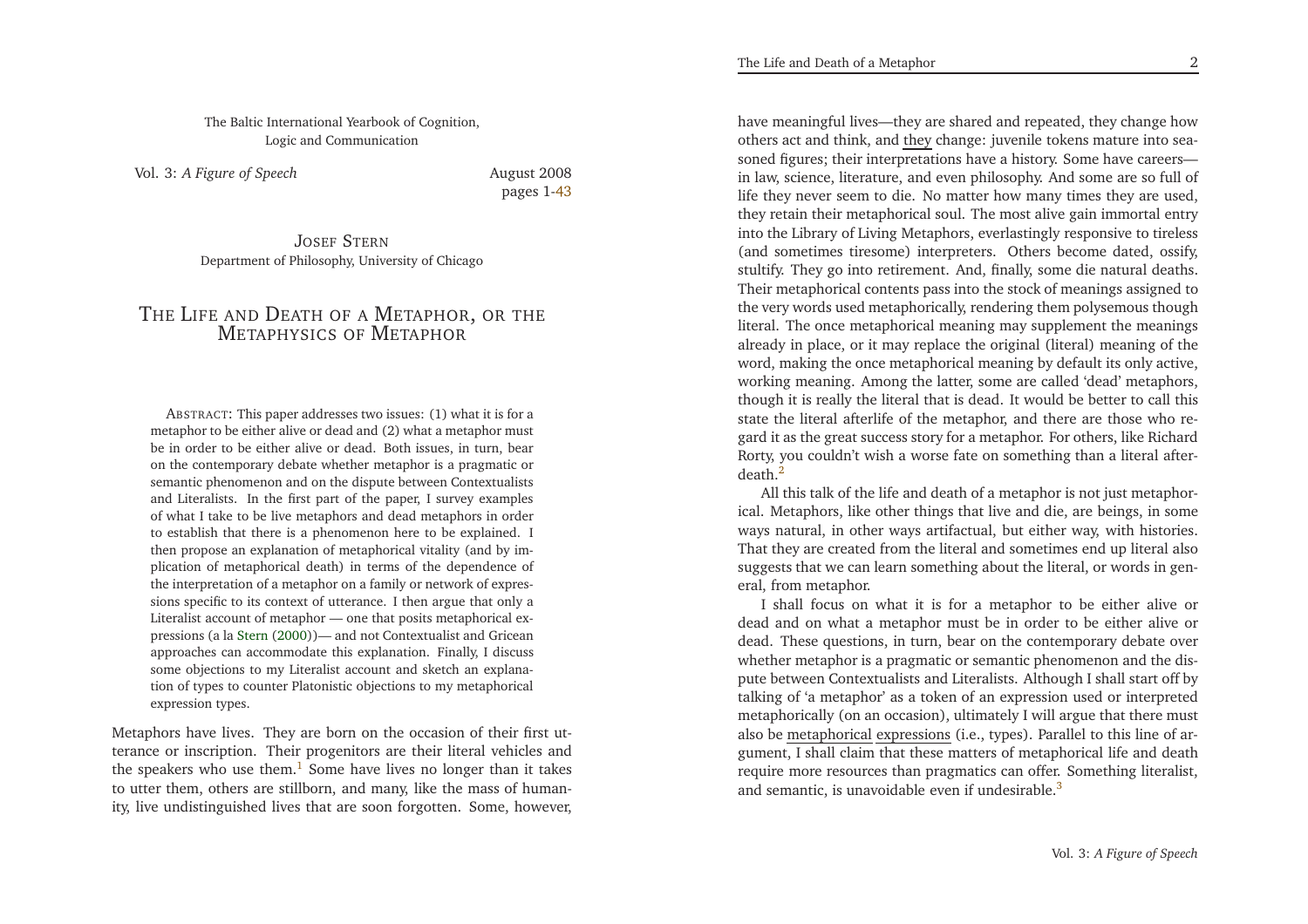## **1. TYPOLOGIES OF LIVE AND DEAD METAPHORS**

<sup>I</sup> begin with <sup>a</sup> typology of live and dead metaphors. My point here is not to legislate which metaphors are alive and which dead, or to provide <sup>a</sup> comprehensive listing of the many and various uses of metaphor, butsimply to establish that there is a phenomenon to be explained. First, the live metaphors:

<span id="page-2-1"></span> (1) The metaphor most <sup>p</sup>hilosophers focus on is the utterance of anexpression  $\emptyset$  (in a sentence S), interpreted metaphorically in a context c, to express a property or content P which is true of some object  $x^4$  $x^4$ . <sup>a</sup> first sense of 'live,' an utterance of such <sup>a</sup> metaphor is live insofar as it is novel, not only in the trivial sense that  $\emptyset$  is applied metaphorically to <sup>x</sup> for the first time, but also insofar as Ø has not been used previouslyas <sup>a</sup> metaphor to express the particular property <sup>P</sup> that is applied to x.

(2) In <sup>a</sup> second, slightly stronger sense that still concerns the propositional or truth-conditional vitality of an utterance, an utterance of <sup>a</sup> metaphor is alive just in case it expresses <sup>a</sup> "novel" property we otherwise do not possess the linguistic resources to convey or communicate, <sup>a</sup> property for which we have no expression in our presen<sup>t</sup> lexical repertoire. But the deficiency at issue is not simply linguistic, the lack of <sup>a</sup> label. Rather the linguistic lacuna reflects <sup>a</sup> privation of understanding. Because the novel property in question is not ye<sup>t</sup> sufficiently conceptualized or understood, there is no word or expression per se that expresses it from occasion to occasion or independently of the things to which it applies in each context; the property can be expressed only by the word in tandem with its context and application in that context: by ex<sup>p</sup>loiting extra-linguistic common knowledge, associated commonplaces, encyclopedic knowledge, presuppositions, and facts about the things to which it ostensibly applies. These metaphors must be figured out from and in their context, even if the figuring seems effortless. Because the properties in question are less than fully conceptualized, and therefore lack <sup>a</sup> sense that would qualitatively <sup>p</sup>ick them out, elsewhere <sup>I</sup> havealso called them 'de re metaphors.'[5](#page-19-4)

(3) What makes some metaphors alive is not (only) <u>what</u> they say their propositional content or truth-conditions—but <u>how</u> they say it. Even if we already know what the utterance of <sup>a</sup> metaphor says and that it is true, it can make us see that content in <sup>a</sup> new, live way. We mayknow what Romeo wishes to say about Juliet—that he cannot live with-

<span id="page-2-3"></span>out her or that she is peerless—but his metaphor makes us <u>see</u> Juliet as the sun, from <sup>a</sup> perspective or under an aspec<sup>t</sup> that is informative above and beyond the content it expresses. Some have argued that thisvitality is affective and <u>non</u>-propositional.<sup>[6](#page-19-5)</sup> However, I would argue that this mode by which the truth-conditional content is presented is <u>extra</u>propositional, i.e., not <u>part</u> of the truth-conditions of the metaphor in its context, but no less cognitive. $^7$  $^7$  I will return to this information; for now <sup>I</sup> simply register that this is another measure of metaphorical vitality.

<span id="page-2-2"></span>(4) Another way in which <sup>a</sup> metaphor can be alive is manifest when different speakers can actively use the same metaphor (type) to express the same property with different tokens applied to different entities. Suppose that Romeo utters 'Juliet is the sun,' and Paris disagrees, saying 'No, Rosalyn is the sun.' Suppose that they both metaphorically express the same property by their respective tokens of 'is the sun,' each exploiting the same (or similar enough) contextual presuppositions, made in each of their respective contexts. What makes such <sup>a</sup> metaphor alive is not just each of its individual contents in their respective contexts, but its potential for sustained and shared interpretations. Its vitality is notfleeting but extended. Here we begin to see the shape of a life for a metaphor rather than just <sup>a</sup> single momentary existence.

<span id="page-2-0"></span>(5) Yet another kind of metaphorical vitality is manifest when multi<sup>p</sup>le utterances of one literal vehicle in different contexts metaphoricallyexpress a range of <u>different</u> contents, each relative to the contextual presuppositions of its respective context. We can distinguish two cases:

- a. Multiple utterances of  $\varnothing$  express disjoint sets of properties
- b. Multiple utterances of Ø express increasingly inclusive sets of properties.

An example of (a) are utterances of 'is the sun' in, say, 'Juliet is the sun' in <sup>a</sup> context <sup>c</sup> and 'Achilles is the sun' in <sup>a</sup> context <sup>c</sup>\* where each in its own context, in par<sup>t</sup> triggered by differences between our presuppositions about the two subjects, makes its own presuppositions relative to which 'is the sun' is metaphorically interpreted with different disjoint contents. On the one interpretation, what is metaphorically expressed is that Juliet is peerless, the one about whom the speaker's life revolves, without whom he cannot live. On the other, what is metaphoricallysaid is that Achilles is <sup>a</sup> raging, consuming brute force of nature. Yet,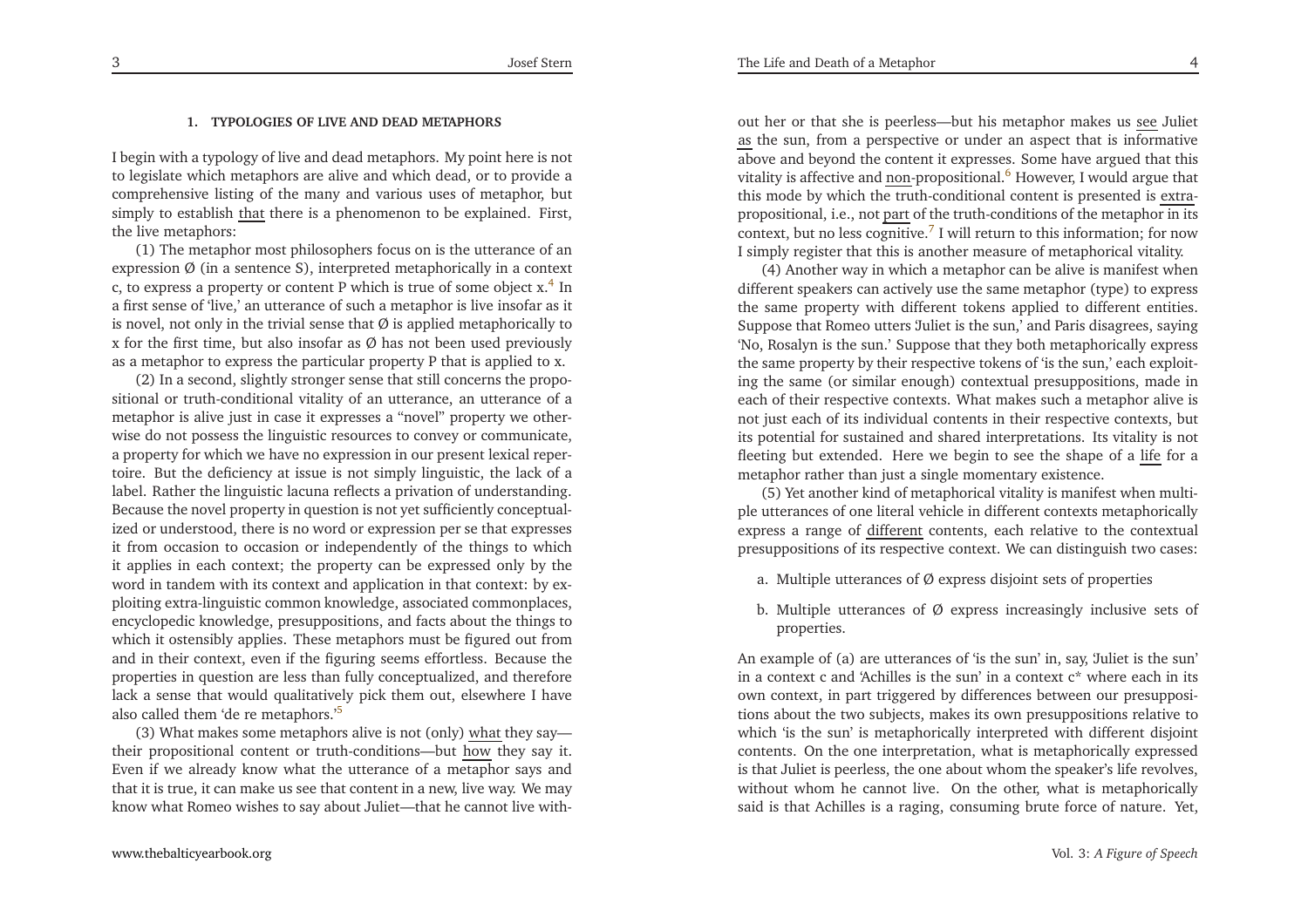<span id="page-3-6"></span><span id="page-3-5"></span>despite their different contents, these count as one metaphor because what makes for the difference in their interpretations are their respective contexts, not the vehicle being used metaphorically. And its vitality consists in its power or potentiality to express such different contents indifferent contexts.

<span id="page-3-0"></span>An example of (b) is <sup>a</sup> series of successive interpretations of, say, 'Juliet is the sun' each of which properly includes the content of its predecessor. This kind of metaphorical vitality shows itself in the power of <sup>a</sup> metaphor to lend itself to richer and more elaborate interpretations on reflection. We measure this vitality of <sup>a</sup> metaphor by its fertility, or pregnancy, for additional interpretation. What makes it alive is that, <sup>g</sup>iven its actual content in <sup>a</sup> context, the metaphor retains the potentialfor further interpretation in different contexts.

(6) Finally, eternally live metaphors are (like those in (5)) either ones whose content is extendable indefinitely, <sup>y</sup>ielding richer and richer interpretations without end the more we dwell on them, or ones that lend themselves to different interpretations in an unbounded number of different contexts in which they can be interpreted. This kind of vitality is typically found in grea<sup>t</sup> poetic metaphors but it can also happen in science, or any enterprise that involves sustained reflection. These "immortal metaphors" are the ones, as Cavell pu<sup>t</sup> it, whose interpretationsinvariably end with "and so on." [8](#page-19-7)

In sum, the vitality or liveness of <sup>a</sup> metaphor can be of one (or more) of three kinds: intra-contextual propositional vitality [(1) and (2)], intra-contextual extra-propositional vitality (3), or inter-contextual propositional vitality [(4), (5), and (6)]. Note already that the metaphorical vitality of (4) and (5) cannot be captured simply in terms of <sup>a</sup> single utterance or its truth-conditions in <sup>a</sup> single context. After all, <sup>a</sup> single token in a given context does not <u>itself</u> have a potential for further interpretation, for additional or alternative contents in other contexts distinct from its actual content in its context of utterance. Thus weneed to identify <sup>a</sup> space for this kind of vitality.

<sup>I</sup> turn now to dead metaphors, <sup>a</sup> more motley bunch:

 The first two classes or kinds of 'dead metaphor' will not concern us;<sup>I</sup> mention them only to bracket them.

(i) 'Cosmos' originally referred to <sup>a</sup> woman's headdress, was latermetaphorically applied to the ranks of an army, and finally to the or<span id="page-3-2"></span>der of the universe, its only active sense at present.<sup>[9](#page-19-8)</sup> "Blockbuster," as in "Star Wars was <sup>a</sup> blockbuster movie," refers to something that is extremely successful (especially in drawing audiences and in sales) but the word originally referred to <sup>a</sup> very large bomb that could demol-ish an entire city block.<sup>[10](#page-19-9)</sup> Both of these are expressions whose original, once literal interpretation is now dead and forgotten. Only their once metaphorical interpretation survives as their meaning, but it is nolonger even recognized as metaphorical.<sup>[11](#page-19-10)</sup> The only sense in which the presen<sup>t</sup> meanings of these expressions are metaphorical is historical; the term describes their genesis. So, in this sense, to call the metaphor 'dead' is privative, just as <sup>a</sup> coat that is fake fur is not fur and counterfeit money is not money. A dead metaphor of this kind once <u>was</u> but no longer <u>is</u> a metaphor.

<span id="page-3-4"></span><span id="page-3-3"></span><span id="page-3-1"></span><sup>A</sup> related case are 'dead' metaphorical interpretations of words that survive together with their original literal meanings, even while it is totally forgotten that the former are related to, and once were dependent on, the latter. For example, the meaning of 'culture' according to which it refers to human arts and civilization was once metaphorically derived from the biological sense of the term (as in 'bacteria culture'), but atpresent the two senses are understood entirely independently.<sup>[12](#page-19-11)</sup> In these cases, calling the originally metaphorically derived meaning 'dead' is also privative; it is no longer metaphorical because the (original) literal meaning <sup>p</sup>lays no role in its (metaphorical) understanding. Such words are polysemes with two meanings, neither metaphors nor (given theirorigins) homonyms.[13](#page-19-12)

(ii) <sup>A</sup> second class of 'dead metaphors' that are only debatedly metaphors are so-called 'double-function' terms—e.g., <sup>p</sup>hysical or sensory terms like 'hard,' 'deep,' and 'bright' applied to psychological states and synaesthetic adjectives, i.e., predicates taken from one sensory modality that express features applicable to <sup>a</sup> second sensory modality. Without entering into detail, these seem to involve <sup>p</sup>hylogenetic meta<sup>p</sup>hor-like transfer but no metaphorical interpretation at the ontogenetic $level<sup>14</sup>$  $level<sup>14</sup>$  $level<sup>14</sup>$ 

<sup>I</sup> pu<sup>t</sup> aside these first two classes in order to concentrate on dead metaphors: i.e. uses of expressions that are (a) clearly metaphorical interpretations on an occasion and (b) dead or dying. On the privativeuse of 'dead,' <sup>a</sup> dead metaphor of this kind is an impossibility; if it is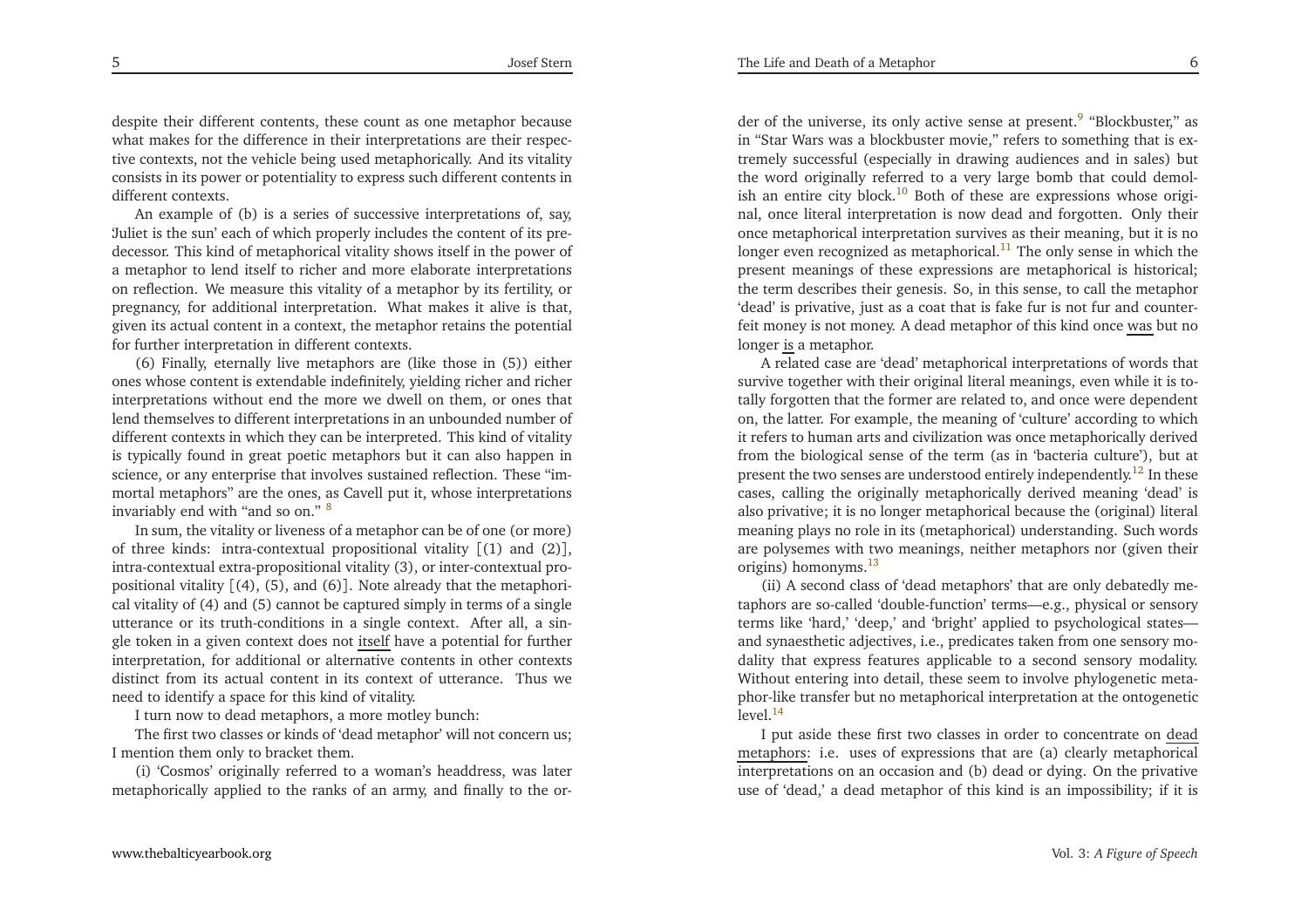dead, it is not <sup>a</sup> metaphor. What, then, could these be? Some candidatesin the literature are:

<span id="page-4-3"></span><span id="page-4-0"></span>(1) Foot of <sup>a</sup> mountainMouth of <sup>a</sup> river Eye of <sup>a</sup> needle Leg of the table Chest of drawersFoot of <sup>a</sup> bed Branches of governmen<sup>t</sup>To grasp <sup>a</sup> concep<sup>t</sup>To bait/goad Raise one's voiceGrowth of the economy

<sup>I</sup> won't challenge the status of any of these stock examples, but <sup>I</sup> do want to register <sup>a</sup> word of caution against armchair theorizing. Without some detective work, we should not assume that any or all of these, at some earlier time or when first introduced, were metaphors. 'Foot' of <sup>a</sup> mountain may simply be what is at the foot, one of whose literal senses is: at the bottom, of the mountain; 'eye' has as one of its meanings 'a hole,' and so on. There is also <sup>a</sup> second problem of backwardsprojection: Most of us, as lay readers, would identify Shakespeare's use of "(tattered) weed" in his Sonnet #2 as <sup>a</sup> metaphor (meaning, "(worn) garmen<sup>t</sup>") which employs as its literal vehicle the word referring to <sup>a</sup> wild <sup>p</sup>lant. But in fact Shakespeare's word 'weed,' derived from the archaic English 'waed', primarily (which is one sense of 'literally') referred to <sup>a</sup> garment, while the <sup>p</sup>lant word 'weed' was derived from another archaic English word 'weod.' Thus what may strike us now as <sup>a</sup> dead metaphor may rest on <sup>a</sup> similar error. <sup>A</sup> similar danger exists regarding idioms which some take to be (like polysemous simple words) the corpses of once live metaphors or metaphorical <sup>p</sup>hrases. Although it is not difficult to speculate about how 'fork in the road' came to be <sup>a</sup> metaphor and then survived in its afterlife as an idiom, in actual fact this <sup>p</sup>hrase originated with <sup>a</sup> literal application of 'fork' meaning 'thatwhich branches or divides.<sup>'[15](#page-19-14)</sup>

The problem of dead metaphor is to explain the possibility of thedual status of being <sup>a</sup> metaphor and being dead. <sup>I</sup> am not interested in

<span id="page-4-2"></span><span id="page-4-1"></span>metaphors that are merely trite, clichéd, or tired— 'dead' in the sense, as Samuel Guttenplan reminds us, in which <sup>I</sup> say 'I'm dead' after running on the treadmill for two hours. <sup>A</sup> dead metaphor is also not, despite <sup>a</sup> widespread impression, <sup>a</sup> metaphor that has been repeated or usedfrequently.<sup>[16](#page-19-15)</sup> There is nothing dead about 'Juliet is the sun' even though it has been used repeatedly and regularly. On the contrary, the most frequently and regularly used metaphors may be the liveliest and best, the immortal ones in our typology of live metaphors. As Borges oncewrote:

When <sup>I</sup> was <sup>a</sup> young man <sup>I</sup> was always hunting for new metaphors. Then <sup>I</sup> found out that really good metaphors are always the same. <sup>I</sup> mean you compare time to <sup>a</sup> road, death to sleeping, life to dreaming, and those are the grea<sup>t</sup> metaphors in literature because they correspond to something essential. If you invent metaphors, they are ap<sup>t</sup> to be surprising during the fraction of <sup>a</sup> second, but they strikeno deep emotion.<sup>[17](#page-19-16)</sup>

Our problem is also not the diachronic question: How in the developmen<sup>t</sup> and growth of <sup>a</sup> language did expressions that were metaphorical cease to be and in some cases become literal? We are concerned with <sup>a</sup> synchronic issue: What determines whether the interpretation of an expression (uttered by <sup>a</sup> speaker in <sup>a</sup> community at <sup>a</sup> time) is metaphorical and alive rather than dead metaphorically? To try to answer this by citing <sup>a</sup> dictionary entry as <sup>a</sup> criterion that <sup>a</sup> <sup>g</sup>iven metaphorical interpretation is dead only pushes the question one step back: By what criterion did the lexicographer decide that the <sup>g</sup>iven meaning should becodified in the dictionary?<sup>[18](#page-19-17)</sup>

Earlier we described three kinds of metaphorical vitality that consist in inter-contextual propositional vitality [(4), (5), and (6)]. One strategy to pursue in order to characterize dead metaphor might be to conceptualize it as the privation, not of metaphor per se (as do all those who identify dead metaphors with polysemes, one of whose current literal meanings had once been <sup>a</sup> metaphorical interpretation), but of metaphorical vitality or liveness. In all three of the above cases, the vitality, or degree of vitality, of a metaphor  $\varnothing$  is a function of the degree to which its interpretation in <sup>a</sup> context depends on presuppositions associated with Ø <u>specific</u> to that context. So, as the interpretation of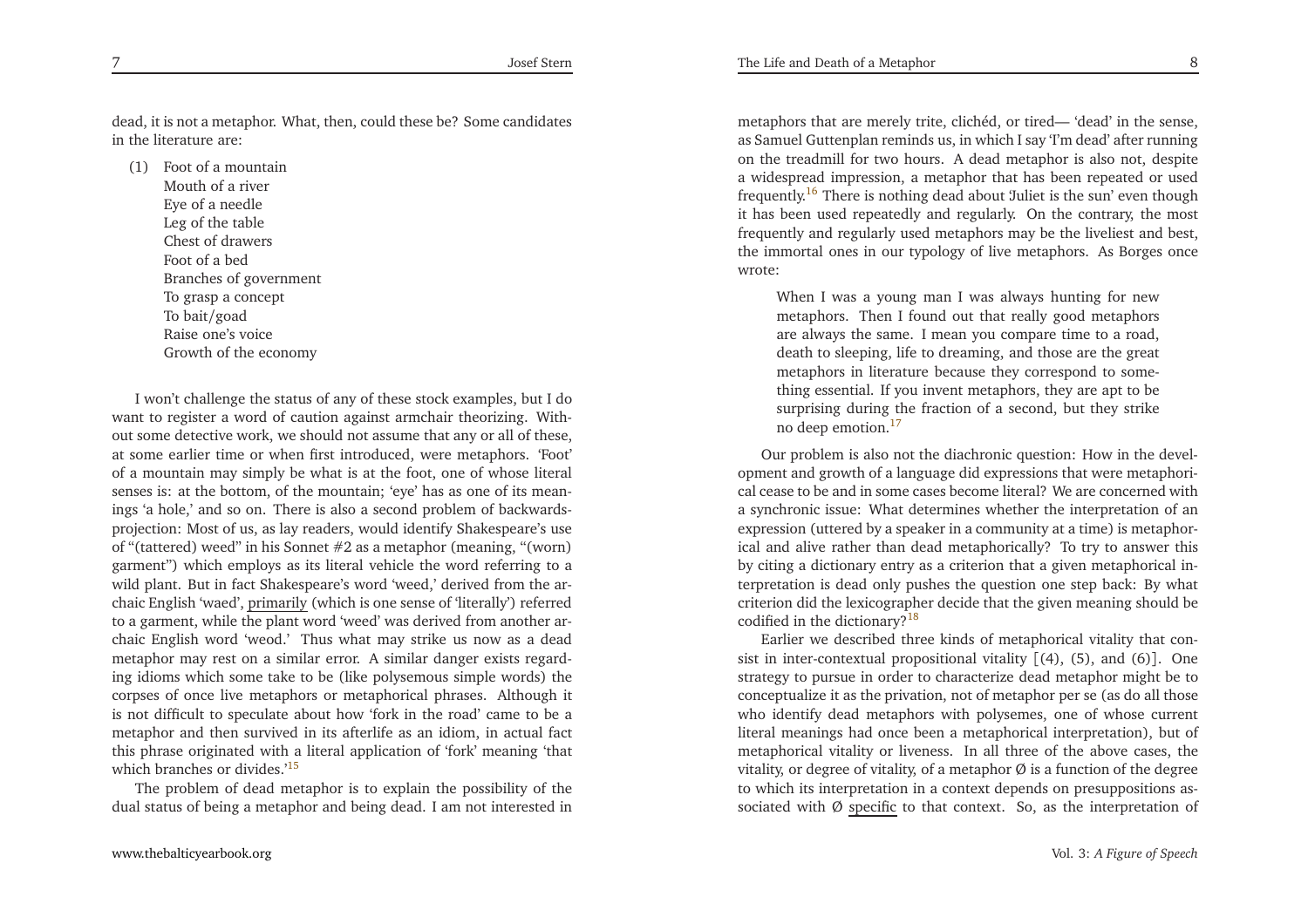the metaphor <u>ceases</u> to be sensitive to or dependent on presuppositions specific (to some degree) to its context of utterance, the metaphor will die (to that degree).

Let me describe two kinds of metaphors that do not meet (to varying degrees) this condition for metaphorical vitality, each for <sup>a</sup> differentreason. Hence, their interpretations count as metaphorical but dead.

<span id="page-5-0"></span>(iii) Routinized metaphorical interpretations: Some expressions Øinterpreted metaphorically <u>turn out</u> to have the same interpretation in whatever context they are uttered—because they bring the <u>same</u> presuppositions to bear on their interpretation in each context. Examples include the 'default' interpretations of metaphors that exploit the normal notion or stereotypical features associated with the literal vehicle; e.g., 'Cheney is <sup>a</sup> gorilla,' 'Sharon was <sup>a</sup> gorilla,' 'Sadam was <sup>a</sup> gorilla,' and so on. With these metaphors, the interpreter computes—figuresout—extra-linguistic presuppositions about features associated with  $\varnothing$ to yield a metaphorical content for  $\varnothing$  in the context. But the presuppositions are the same for all contexts. The metaphor, as it were, carries its context on its sleeve. Now, since the metaphor draws on the same set of presuppositions in every context, it obeys what <sup>I</sup> call the Actual Context Constraint: the content of <sup>a</sup> metaphor in <sup>a</sup> context <sup>c</sup> is always dependent on presuppositions held in c. Because the same presuppositionsare held in all contexts, they are held in c in particular. Nonetheless, the metaphor loses its vitality to the degree that its interpretation is notdependent on presuppositions specific to its (actual) context of utterance c.

(iv) <u>Root-inized</u> metaphorical interpretations:<sup>[19](#page-19-18)</sup> Take a metaphor in <sup>a</sup> foreign or ancient literary text, something whose context of production is far removed from the interpreter's actual context. Or <sup>a</sup> metaphor produced in such <sup>a</sup> special context that <sup>a</sup> lot of stage-setting is necessary to ge<sup>t</sup> the metaphor going. We identify the inscription as <sup>a</sup> metaphor, and its only acceptable interpretation is by typing it as <sup>a</sup> metaphor. Butit is only by recovering the particular presuppositions that obtained in its context of origin that we can <sup>g</sup>ive the metaphor an acceptable interpretation (whatever the criteria of acceptability). It is not only that we have no presuppositions of our own—in our actual context—by which we can acceptably interpret the metaphor to express (even) <sup>a</sup> different content. Unless we recover the presuppositions of its authors—which

we do not share—there is no making sense of this metaphor. The interpretation, then, is <sup>a</sup> metaphor but it is "rooted" in one context, try as we do to 're-create' it or pu<sup>t</sup> ourselves into it. Another way to describe this kind of dead metaphor might be in these terms. To the degree to which the metaphor, notwithstanding its acceptable interpretation accordingto its ur-presuppositions, <u>resists</u> alternative interpretations, it is dead. The point is that, regardless of its author's intentions, <sup>a</sup> live metaphor is one that has the potentiality for different interpretations in different contexts. Metaphors that exclude that potentiality of interpretation canbe <u>uprooted</u> from their original context only at the risk of being killed.

An example may make the idea of <sup>a</sup> root-inized metaphor clearer. Among the many metaphors in the Hebrew Bible, one large group refer to the Israelite temple, temple-city, the land of promise, and the people of Israel using vocabulary for <sup>p</sup>lants, vineyards, trees, vines. Here is <sup>a</sup>very small sample:

- (2a) You will bring them and <sup>p</sup>lant them in the mountain of Yourpossession (Ex 15, 17)
- (b) You <sup>p</sup>lucked up <sup>a</sup> vine from Egypt;You expelled nations and <sup>p</sup>lanted it. (Ps 80, 9)
- (c) Israel is holy to YHVH, The first-fruits of His harvest (Jer 2, 3)
- (d) But <sup>I</sup> have <sup>p</sup>lanted you as <sup>a</sup> choice vine, Entirely with authentic seed;How have you transformedUnruly, alien vine Even if you wash with natronAnd use much lye, Your sin is stained before Me–declares YHVH God. (Jer 2, 21-2)

When one reads any one of these individual verses in scripture, she will identify it as <sup>a</sup> metaphor. The Israelite temple and the Israelites are obviously not meant to be literally <sup>p</sup>lanted or <sup>p</sup>icked, and each of these metaphors in isolation has <sup>a</sup> clear but thin metaphorical content (that often can be stated literally). Indeed thinness of literally explicable content is possibly one mark of <sup>a</sup> dead metaphor. However, when we situate each of the individual metaphors in this more complex garden (or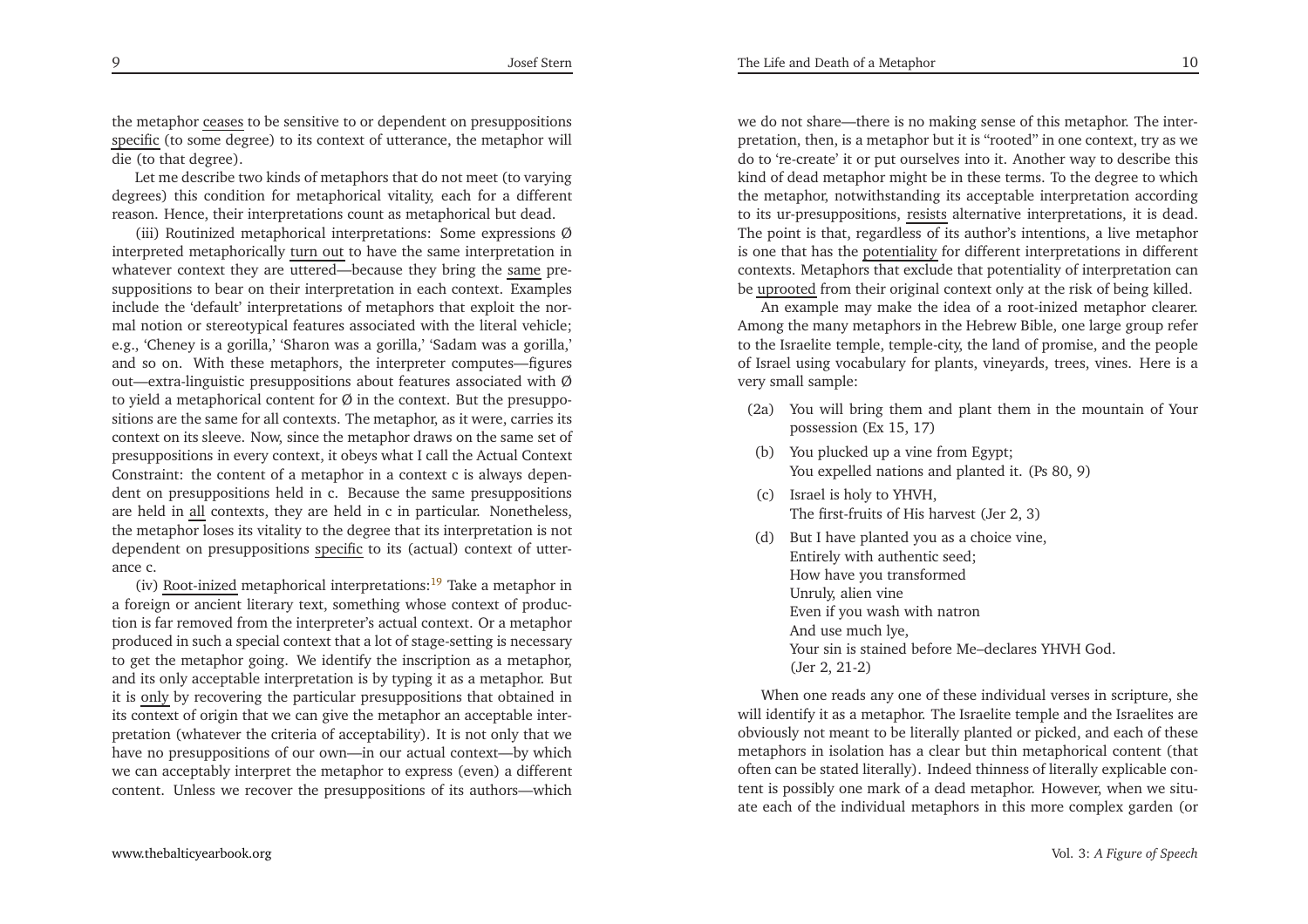The Life and Death of <sup>a</sup> Metaphor

<span id="page-6-0"></span>jungle) of ancient <sup>p</sup>lant metaphors, each single one becomes cognitively thicker. Ipso facto, it becomes harder to conceive of different interpretations for them relative to other contexts. Why should this be? According to Bible scholars, this system or network of metaphors using terms for <sup>p</sup>lants, vines, and trees to express the relation between God and Israel or the Israelite temple derives from the pre-biblical Mesopotamian conception of <sup>a</sup> divine garden, <sup>a</sup> bejeweled garden where luxuriant trees grow by <sup>a</sup> stream of living waters, and where only immortals dwell, the abode of the deity. Furthermore, this idea of <sup>a</sup> divine garden as the dwelling <sup>p</sup>lace of the deity was itself modeled after the mythopoetic conception of the divine manor. In the ancient near east, each temple city was believed to be the manor of its patron deity, and each local ruler was divinely elected to supervise and oversee the temple estates, especially its garden. Thus the best humans were chosen to care for God's <sup>p</sup>hysical manor, and we know as historical fact that ancient near eastern kings invested much of their energies in the cultivation of rich <sup>p</sup>leasure gardens in and around their royal palaces, assembling <sup>a</sup> variety of exotic <sup>p</sup>lants from around the world, often brought back from military campaigns, viewing their private gardens as <sup>a</sup> microcosm of the world and the fertility of their gardens as an epitome of the fertility of the whole universe. By the time we reach the Hebrew Bible, this mythopoetic idea of the divine garden is <sup>a</sup> metaphor, transferred to the Israelite temple or temple-city or the entire land of Israel, taken as God's divine garden realized in the <sup>p</sup>hysical world. Like the Mesopotamean king, it is now the people of Israel that is elected to care for the divine manor, the temple, temple-city, or land. In some biblical narratives, e.g. Genesis 2-3, Adam and Eve, first created to work and care for God's garden and then expelled for disobedience, serve as <sup>a</sup> figure for the nation of Israel, likewise brought to the promised land to settle and care for their lord's manor and then exiled for disobedience. In other prophetic or eschatological verses, the Israelites are God's elect whom He <sup>p</sup>lantsin His divine garden, the land of Israel. [20](#page-19-19)

Now, my point in filling in this pre-biblical background is to illustrate that it is only when we identify the full context in which these meta<sup>p</sup>hors originated, including their pre-biblical mythopoetic sources, that we can begin to appreciate how alive and vital these metaphors oncewere and how they once had the power to explain or depict their his-

tory to the ancient Israelites. But precisely because of the specificity and remoteness of that ancient context, the richer these metaphors become, the more they tend to be rooted in the ancient context, and the more alien they are to <u>us</u> given our present beliefs and attitudes. Because they are so root-inized, and their roots are so far from <u>our</u> ground, they<br>leak the petertial to enable are mnovier us to project them productively lack the potential to enable or empower <u>us</u> to project them productively in other contexts. Indeed they **resist** such generation or projection depriving them of their vitality. Even while we know them to be meta<sup>p</sup>hors, and very specific metaphors, they are dead for us.

To be sure, <sup>a</sup> metaphor can be alive in one respec<sup>t</sup> and dead in another. Consider the following example, (from the right-wing Israelipress, written before Camp David):

(3) The State of Israel is trapped in <sup>a</sup> wheelchair being dumped intothe sea.

One immediately recognizes (3) as <sup>a</sup> metaphor, but for its specificinterpretation, its contextualization is necessary:

Israel and the United States have always taken pains to conceal the fact that, back in 1985, Arafat had been in direct radio contact with Mahmoud Abbas after the Palestinian terrorist hijacked the Italian cruise ship Achille Lauro in the Mediterranean. Abbas chose one passenger, <sup>a</sup> wheelchairbound elderly American Jew named Leon Klinghoffer, as <sup>a</sup>hostage.

"What should <sup>I</sup> do with him," Abbas asked Arafat.

"Throw him into the sea," Arafat answered.

Abbas carried out his order and Klinghoffer died.

History is repeating itself now. Arafat, with Israeli help, pulled the wool over the eyes of US leaders, such as President Clinton. Only now, he has trapped the entire state of Israel in <sup>a</sup> wheelchair, which he is in the process of dumpingin the sea.

What is striking about this metaphor is that the context-specificityof its rootedness conflicts with its productivity. One must know the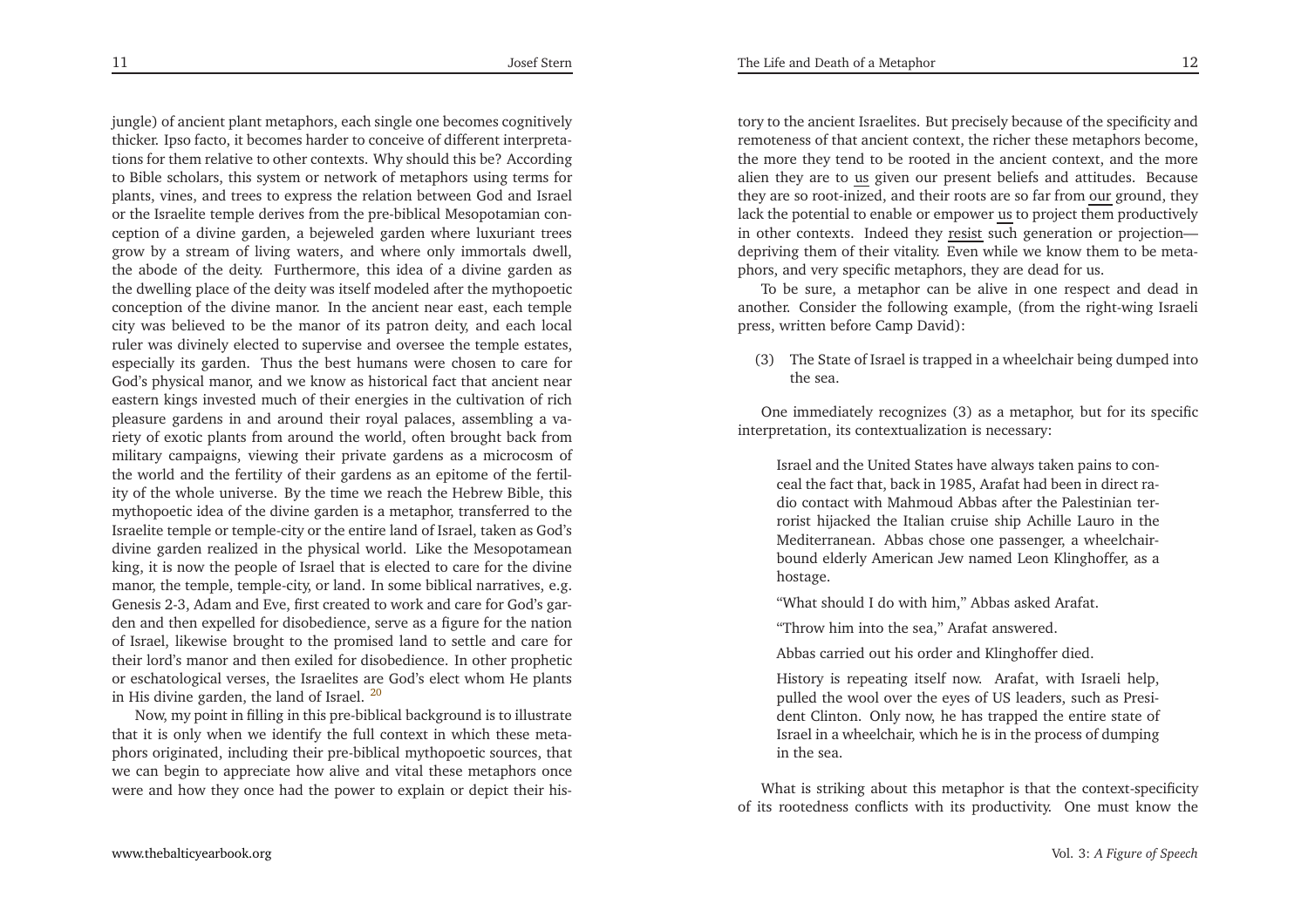<span id="page-7-12"></span><span id="page-7-6"></span><span id="page-7-5"></span>highly context-specific presuppositions of the story of Klinghoffer to recover the full content of the metaphor 'is trapped in <sup>a</sup> wheelchair being dumped into the sea' which means: to eradicate in <sup>a</sup> cruel manner, exploiting the victim's helpless situation. But precisely because <u>so much</u> stage-setting is required, the metaphor prima facie resists the potential for different interpretations in different contexts that is characteristic of live metaphors. In judging, then, whether <sup>a</sup> metaphor or, more accurately, <sup>a</sup> use or interpretation of an expression metaphorically, is deador alive, we should be prepared for equivocal, or mixed, answers.

#### <span id="page-7-8"></span><span id="page-7-7"></span><span id="page-7-4"></span><span id="page-7-3"></span><span id="page-7-2"></span><span id="page-7-1"></span><span id="page-7-0"></span>**2. LIFE IN THE METAPHORICAL FAMILY**

With our descriptive typology of live and dead metaphors in hand, <sup>I</sup> hope the reader is at least convinced that there is <sup>a</sup> <sup>p</sup>henomenon here to be explained. <sup>I</sup> now turn to the question: what makes some of these metaphors alive and others dead and, as <sup>a</sup> consequence, what must <sup>a</sup>metaphor be in order to be alive or dead?

 As we have seen, each individual biblical metaphor, though thin and dead in isolation, can be brought back to life, if only to its former (root-inized) life, by connecting it to its family relations, to other <sup>p</sup>lant or horticultural metaphors, the set or network of metaphors as <sup>a</sup> member of which it is interpreted. The idea that metaphors "are transferred," or interpreted, in families, or networks, was first proposed byNelson Goodman.<sup>[21](#page-19-20)</sup> Since then, the idea has become a leitmotif in the literature, elaborated by Eva Kittay and Adrien Lehrer (in terms of semantic field theory), $22$  George Lakoff and his co-authors (in terms of conceptual and conventional metaphors),<sup>[23](#page-20-0)</sup> Deidre Gentner (in terms of her structure-mapping theory of analogy), $^{24}$  $^{24}$  $^{24}$  Lynne Tirrell (in terms of anaphor-like extended metaphors),<sup>[25](#page-20-2)</sup> Roger White (in terms of complex metaphors), $26$  Elisabeth Camp (in terms of characterizations and aspects),<sup>[27](#page-20-4)</sup> and in my own writings.<sup>[28](#page-20-5)</sup> Davidson also noticed the idea but misdiagnosed its significance. He writes: When the now dead metaphor 'he was burned up' was "active, we would have <sup>p</sup>ictured fire in the eyes or smoke coming out of the ears. $129$  $129$  Since pictures, on his view, do not have cognitive content, this is meant to bolster his argument that neither do metaphors. However, whether or not we wouldhave <u>pictured</u> this, Davidson is right that when the metaphor was ac-

<span id="page-7-11"></span>tive or alive we would have <u>said</u> that the subject had fire in the eyes or smoke coming out of the ears or was seething at the mouth.<sup>[30](#page-20-7)</sup> That is, these implications and associated metaphors would have been drawn. Live metaphors function as par<sup>t</sup> of productive networks in which we draw extensions like these from antecedent metaphors, thus situating the <sup>g</sup>iven metaphor in <sup>a</sup> web of expressions. More than any other contemporary writer, George Lakoff and his school have documented this systemic dimension of metaphor through his "conventional" and "conceptual" metaphors. Ironically, Lakoff is sometimes criticized for his dependence on dead metaphors as data. In fact, when his individual examples are situated in the complex articulated networks in which they function, in what he calls "conceptual metaphors," metaphors that taken one by one are often so dead that they are hardly noticed as meta-phors come back to life with varying but often high degrees of vitality.<sup>[31](#page-20-8)</sup>

<span id="page-7-9"></span>Although the systemic character of metaphorical interpretation is now widely acknowledged, it is not as well recognized that there are multiple kinds of networks at work in metaphorical interpretation and that they <sup>p</sup>lay <sup>a</sup> number of different roles. Let me briefly note three different kinds of networks. $32$ 

<span id="page-7-10"></span>(i) The thematic roles of verbs and, derivatively, words in other lexical categories require and, thereby, generate <sup>a</sup> network of expressions that must co-occur and constrain them. The same thematic roles of literal vehicles carry over to their metaphorical interpretations, determining and constraining <sup>a</sup> set of obligatory or optional co-occurringexpressions.<sup>[33](#page-20-10)</sup> For example, the literal vehicle 'knit up' in Shakespeare's metaphor

(4) Sleep. . . knits up the raveled sleeve of care (Macbeth II, ii)

whose content (in its context) is that sleep restores the calm of the anxious, requires an agen<sup>t</sup> (hence, it agent-izes or personifies 'sleep') and <sup>a</sup> patient, which furthermore must be the sort of thing that hasparts that can be composed. Hence, the unacceptability of

(5) Sleep. . . knits up care

and the need for <u>some</u> theme that fits the bill. Notice that the thematic obligation does not uniquely determine <sup>a</sup> single patient expression. Shakespeare might have written 'the raveled sweater of care' or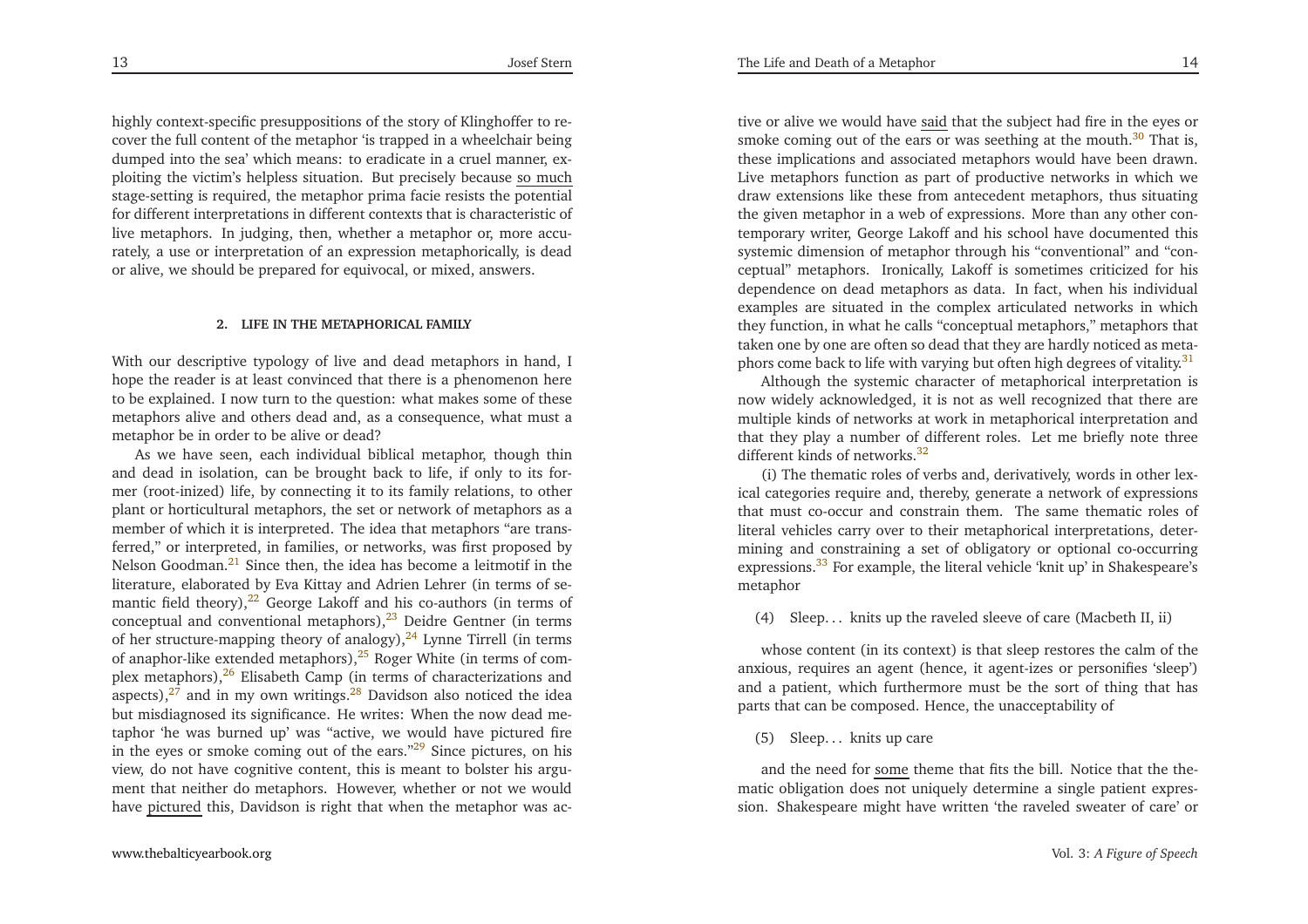'the tangled loose threads of care.' It is in choosing or discriminating among these alternative candidates that the true master of metaphor demonstrates his skill. But what is not "up" to the metaphor-maker is that there must be some noun <sup>p</sup>hrase with these semantic properties to discharge that thematic role. Thus the metaphorical interpretation of one expression carries with it commitments to multiple co-occurring metaphorical expressions. As we shall see, unlike other networks, this aspec<sup>t</sup> of metaphorical interpretation is determined linguistically and isknown as par<sup>t</sup> of the speaker's knowledge of language.

(ii) <sup>A</sup> second set of networks function to generate the features that constitute the content of the metaphor. As many have argued, various kinds of metaphors (e.g., those grounded in similarity or exemplification) work by expressing a feature that the literal vehicle renders <u>salient</u> in its context. In turn, one determinant of salience is the diagnostic value of the feature which is <sup>a</sup> function of alternatives to be classified, both alternative objects in the sample or categorization-schema and alternative features sorted by the schema. $34$  Thus the interpretation of any single metaphor depends on <sup>a</sup> network of expressions referring to these alternative members of the schema to which it belongs, expressions that are either made explicit in the context—e.g., 'moon,' 'stars,' 'lamps,' 'eyes, ' and so on in the larger passage of Romeo's 'Juliet is the sun' in Shakespeare's <sup>p</sup>lay—or are implicit in the presuppositions heldin the context.

(iii) The third kind of network is what Max [Black](#page-21-0) [\(1962](#page-21-0)) called the "system of associated commonplaces" in terms of which, he proposed, <sup>a</sup> metaphor is interpreted rather than in terms of its lexical meaning or definitional features. But the term 'commonplaces' does not do justice to the variety of associations that feed into metaphorical interpretations, some of which may be lexical but most of which are properties or features at best inductively, empirically, or experientially related to the literal vehicle. Some of these associated properties may be false of the extension of the literal vehicle and only stereotypically related to it, associated beliefs or shared common knowledge <sup>a</sup> member of <sup>a</sup> linguistic community is expected to know when he knows the meaning of <sup>a</sup> word. Other properties may be associated with the vehicle only in the local context (as in (2) and (3)). What Black was absolutely rightabout, however, was the systemic character of these associated features.

<span id="page-8-1"></span>Not only are the features related to one another by way of material inferential links; they are organized into coherent wholes, some members of which are more central and prominent (or, in Black's terms, more weighted) than others. So, because the network as <sup>a</sup> complex <sup>g</sup>ives, in Camp's (ms.) terms, such <sup>a</sup> "characterization" of the literal vehicle of the metaphor, it might even be said to be more than the sum of itsindividual feature parts.[35](#page-20-12)

<span id="page-8-0"></span>Just as these multiple networks are all involved in metaphorical interpretation, so they <sup>p</sup>lay multiple roles. Let me briefly review some ofthem.

 A. The material implications and extensions of <sup>a</sup> <sup>g</sup>iven metaphor articulate its content. When we are asked what Romeo meant by "Juliet is the sun," we reply: "She is the warmth of his world; his day begins with her rising; he can flourish only when she shines her light on him." That is, rather than attempt to paraphrase the metaphor in literal terms (even where we can), we frequently choose to explicate it with more metaphors. Indeed this is one, perhaps the best, way we manifest our understanding of <sup>a</sup> metaphor: by elaborating the other metaphors in itsscheme or family.

Consider <sup>a</sup> complex metaphor like Alfred Lord Tennyson's poem "Crossing The Bar." (I have underlined each of the constituent meta<sup>p</sup>hors in the network):

"Crossing The Bar"Alfred Lord Tennyson.

Sunset and <u>evening star</u>, And <u>one clear call</u> for me! And may there be no <u>moaning of the bar</u>, When I <u>put out to sea</u>,

But such <u>a tide</u> as moving seems <u>asleep</u>, Too full for sound and foam, When that which drew from out the boundless deepTurns again home.

Twilight and evening bell, And after that <u>the dark</u>! And may there be <u>no sadness of farewell</u>, When I <u>embark</u>;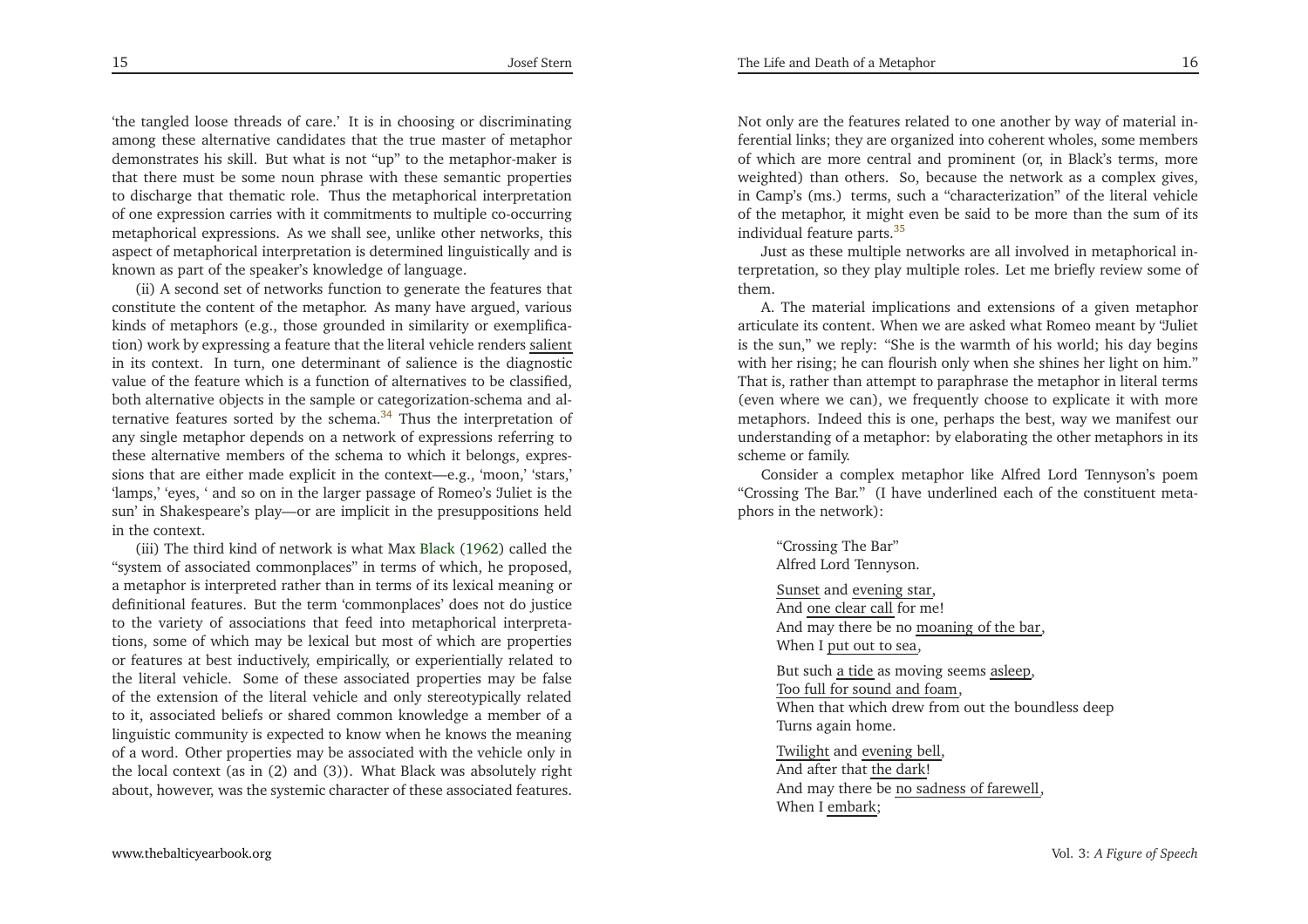For tho' from out our bourne of Time and PlaceThe <u>flood</u> may bear me far, I hope to <u>see my Pilot face to face</u> When I have <u>crossed the bar</u>.

<span id="page-9-2"></span><span id="page-9-1"></span>Because each of the individual metaphors is twice-true (i.e., it is possible for each of them to be true in the same context both on their literal and metaphorical interpretations), it is only when we identify the whole network of metaphors that, in turn, we identify each of the constituentsas a metaphor.<sup>[36](#page-20-13)</sup> But apart from the issue of metaphor identification, if one metaphorically interpreted each of the underlined elements singly, in isolation from every other one, and even if by chance, or miracle, one arrived de facto at <sup>a</sup> coherent interpretation for the whole poem, one would have missed something: namely, that they are all extensions orimplications of one metaphor, generated by one set of contextual presuppositions about death and one's last voyage (or <sup>a</sup> voyage to <sup>a</sup> meet one's maker). This "root" or controlling metaphor is nowhere stated ex<sup>p</sup>licitly in the poem. Similarly, the controlling metaphor 'the fog is <sup>a</sup> cat' of T.S. Eliot's "J. Alfred Prufrock" is never made explicit in the poem. In other examples, like Romeo's utterance of 'Juliet is the sun' in its whole context, the "one" unifying or ur-metaphor—'[Juliet] is the sun'—is ex<sup>p</sup>licit. In either case, failure to acknowledge the systemic character of the network will lead one to miss how it guides, directs, even commits, us to go on metaphorically, i.e., how we extend and elaborate the meta<sup>p</sup>hor. When we adopt <sup>a</sup> metaphor, we inherit its whole family whose relatives constitute <sup>a</sup> single interrelated scheme, organized and weighted relative to each other. This is crucial to our understanding of the content.

 B. Second, networks enable the expression of the novel metaphors that <sup>I</sup> called earlier "de re metaphors," metaphors that express properties for which we do not possess the kind of fully conceptualized understanding that would enable us to express them context-independently. Linguists call this function of metaphor catachresis: $37$  to compensate for the lack of vocabulary in <sup>a</sup> language for <sup>a</sup> concep<sup>t</sup> or property. But the deficiency is not primarily <sup>a</sup> matter of words but of concepts: the lack of understanding that would enable us to express (or refer to) the property in all contexts, independently of the application of the metaphorto <sup>a</sup> particular thing in <sup>a</sup> particular context and independently of the

<span id="page-9-0"></span>application of associated expressions in the metaphor network in the same context. Like <sup>a</sup> predicate demonstrative, metaphors, by exemplification relative to <sup>a</sup> schema of alternatives (like those in (ii)), can point to properties in context. Likewise, through the implications traced in <sup>a</sup> network (like those in (iii)), the speaker can tease out 'implications' or details of the metaphor, follow it in the directions guided by its various associations to experiment and explore its context, trying out what does and does not constitute the property or concep<sup>t</sup> expressed. We can see this role of <sup>a</sup> network at work in <sup>a</sup> wonderful passage by E. M. Forsterin his <u>Abinger Harvest</u>:

We know what the sea looks like from <sup>a</sup> distance: it is of one color, and level, and obviously cannot contain such creatures as fish. But if we look into the sea over the edge of <sup>a</sup> boat, we see <sup>a</sup> dozen colors, and depth below depth, and fish swimming in them. That sea is the English character - apparently imperturbable and even. The depths and the colors are the English romanticism and the English sensitiveness - we do not expec<sup>t</sup> to find such things, but theyexist. And - to continue my metaphor - <u>the fish are the</u> English emotions, which are always trying to ge<sup>t</sup> to the surface, but don't quite know how. For the most part we see them moving far below, distorted and obscure. Now and then they succeed and we exclaim, 'Why, the Englishman has emotions! He actually can feel!' And occasionallywe see that beautiful creature the flying fish, which rises out of the water altogether into the air and the sunlight. English literature is a flying fish. It is a sample of <u>the lif</u>e that goes on day after day beneath the surface; it is a proof that beauty and emotion exist <u>in the salt, inhospitable sea.<sup>[38](#page-20-15)</sup></u>

What is Forster trying to say here about the English character and how is he trying to say it? It would be <sup>a</sup> mistake to assume that the controlling metaphor 'That sea is the English character' has <sup>a</sup> determinate content which we can articulate in the specific instances Forster draws as if they were its material implications: e.g., 'English romanticism is the depths of the sea,' 'English sensitiveness is the colors of the sea,' 'The fish are the English emotions,' 'English literature is <sup>a</sup> flying fish,' and so on. Although each of them conveys <sup>a</sup> content within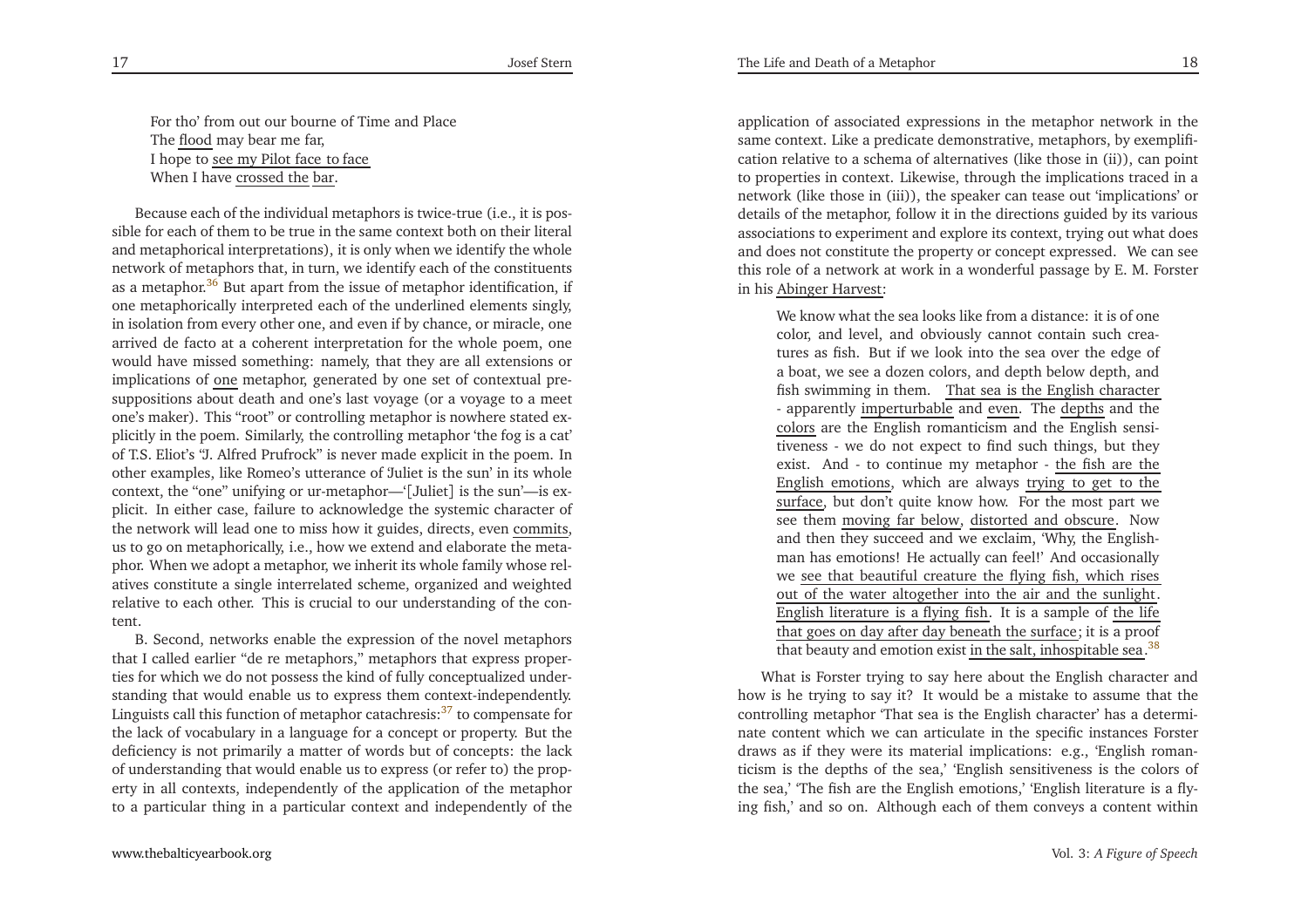the context of the passage as <sup>a</sup> whole, it is hardly possible to articulate isolable contents for them outside that context. The first two (literal) sentences of the passage set up <sup>a</sup> rich visual image of the sea, an image that is essential to the content of the complex demonstrative that is the subject of the controlling metaphor. (To be sure, even while the first two sentences are interpreted literally at first, we also go back and metaphorically re-interpret them in light of the second half of the passage.) With this scene before us, Forster then draws our attention to its details: its colors, depths, fish. None of these individual metaphors can be interpreted in isolation; each is dependent on the whole and there is no isolable conceptualized content we could assign to any of the specific extensions. Rather the network of metaphors as <sup>a</sup> whole gestures toward Forster's visual presentation, or characterization, of En<sup>g</sup>lish character which is shown rather than stated. The parts in turn have their metaphorical content only in the context of the whole image, but the content of the whole, however rich, detailed, and exact, alludes or points to its content rather than articulates it. What we are <sup>g</sup>iven, then, is <sup>a</sup> rich specific characterization of the subject, the English character, but (like <sup>a</sup> perceptual demonstrative) it is pointed at as shown rather than described in conceptually discrete notions. As we increasingly understand and articulate what we are trying to say, we may be able to express some of its content discursively but, absent this ability, the metaphor-network <sup>g</sup>ives us the wherewithal to demonstrate what itshows us.

C. In addition to the propositional contents expressed by expressions in the network, the network holistically—through its structuring and weighting of its constituents–articulates <sup>a</sup> further cognitive perspective, <sup>a</sup> metaphorical mode of presentation on those contents. This incremental perspectival information is <sup>g</sup>iven only through the unit of the whole network, which <sup>g</sup>ives us <sup>a</sup> way of thinking of the content by bringingus to <u>see</u> Juliet <u>as</u> the sun, the fog <u>as</u> a cat, dying <u>as</u> a voyage. <u>Seeing</u> x <u>as</u> y is not merely a matter of holding another individual belief about x; it is <sup>a</sup> broader cognitive stance that can only be <sup>g</sup>iven by spelling out the whole metaphorical network, by elaborating the <sup>p</sup>lace of each individual metaphor in its various schematic inferences and associations. This perspectival information explains the surprise and informativenessof <sup>a</sup> metaphor beyond its content in <sup>a</sup> <sup>g</sup>iven context, its explanatory

<span id="page-10-0"></span>power and extra-propositional contribution to belief contexts, the <sup>p</sup>ictorialness of <sup>a</sup> metaphor, and various other features that have been taken to be obscurely unique to metaphor and to resist assimilation to truthconditional semantics.[39](#page-20-16)

#### **3. FIRST MORALS**

With this overview of the different kinds of metaphor networks and their different functions, we are in <sup>a</sup> position to say more about the vitality and death of <sup>a</sup> metaphor and about what <sup>a</sup> metaphor must be in order to be either alive or dead. <sup>I</sup> turn first to the question: What makes <sup>a</sup> metaphor alive or dead? We suggested earlier that the more the interpretation of a metaphor  $\emptyset$  in a context  $\underline{c}$  depends specifically on  $\underline{c}$ , i.e., on presuppositions associated with  $\emptyset$  specific to that context c, the livelier the interpretation of the metaphor. If a network of a metaphor  $\varnothing$  articulates <sup>a</sup> crucial set of metaphorically-relevant presuppositions for Ø, we can now make this proposal more explicit. Although there are metaphorically-relevant presuppositions that are not articulated in the networks to which <sup>a</sup> metaphor belongs, the network or family is one way by which we can measure its degree of liveliness. The richer its network(s) in <sup>a</sup> <sup>g</sup>iven context, the more specific the network is to that context. Where the same expression functions in different networks or families each specific to <sup>a</sup> different context, the metaphor is multiply vital. Conversely, <sup>a</sup> metaphor is dead to the degree to which it operates within the same network in different contexts, or if it operates only in one network which must be recovered in any context in which it is uttered or, in the limiting case, if its content is determined independently or regardless of the network to which it belongs. Similar remarks apply to the degree to which the network of <sup>a</sup> metaphor provides <sup>a</sup> perspective on its content (in <sup>a</sup> context) above and beyond the content itself. The stronger the context-specific perspective, the more vital the meta<sup>p</sup>hor. The weaker the perspective, or the less context-specific it is, the more dead the metaphor. In sum, the life and death of <sup>a</sup> metaphor is <sup>a</sup>function of its context-specificity and sensitivity.

There is indirect suppor<sup>t</sup> for this characterization of metaphorical life and death in the research of the psychologists Brian Bowdle andDedre Gentner [\(2005](#page-21-1)) (Henceforth: B&G). The suppor<sup>t</sup> is at best in-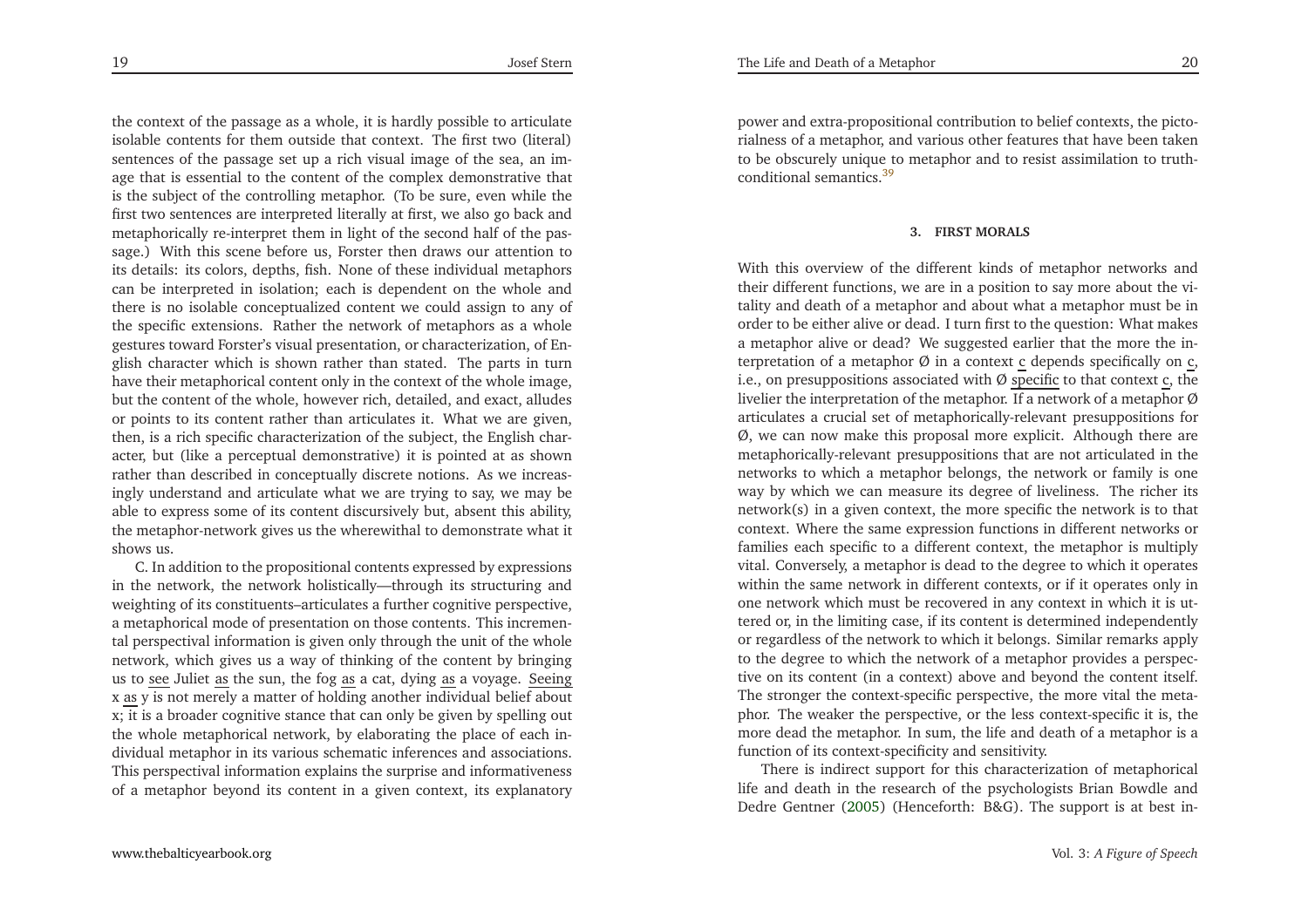direct because B&G are concerned with the processing of metaphoricalunderstanding while <sup>I</sup> am concerned only with the speaker's competence, what she knows when she understands <sup>a</sup> (live or dead) meta<sup>p</sup>hor regardless of how that competence is psychologically processed. Nonetheless the parallels are instructive. Setting some of the details aside, what B&G argue is that the two main competing approaches to the processing of metaphors, those that analyze them as comparisons and those that treat them as categorizations, should really be understood as complementary theories of two distinct stages in the "career of <sup>a</sup> metaphor." Comparison approaches, among which they include both traditional (weighted) feature-matching accounts (of simple baseand target concepts in the metaphor)<sup>[40](#page-20-17)</sup> and their own analogical approach that maps (i.e., aligns and projects) the relational structures of the complex base domain onto the target domain, are accounts of novel metaphors, metaphors that generate new features or contents.<sup>[41](#page-20-18)</sup> Categorization approaches are accounts of conventional metaphors, meta<sup>p</sup>hors on the way to dying, whose contents are fixed to some degree and in the course of being lexicalized as their vehicles become polysemes. According to B&G's "career of metaphor" hypothesis, when <sup>a</sup> metaphor is first produced, the interpretation is based on alignment of the relational structures of the predicates in the semantic domain of the base concep<sup>t</sup> and those in the domain of the target. This alignment in turn leads to projection of new predicate alignments in the two domains and the induction of an abstract relational schema that subsumes both targe<sup>t</sup> and base, i.e., <sup>a</sup> new metaphorical category that applies to both. As that metaphorical category is applied to additional targets and productively aligned with other semantic domains, it becomes conventionally associated with the base term. And where this is successfully repeated time and again, the base term becomes polysemous; either it preserves its original category and adds the new metaphorical one, or the originalcategory goes out of use and only the metaphorical category survives asits meaning.

Like our account, B&G's structure-mapping analogical account em<sup>p</sup>hasizes the systemic nature of metaphorical interpretation, the role in the generation of metaphorical content of the domain of concepts or network of predicates to which the literal vehicle or base concep<sup>t</sup> belongs and its internal relations to other predicates or concepts in the

<span id="page-11-4"></span><span id="page-11-3"></span><span id="page-11-2"></span><span id="page-11-1"></span><span id="page-11-0"></span>base complex. However, unlike B&G, <sup>I</sup> would argue that relational comparison judgments and analogical structure mapping generate the contextual presuppositions that in turn <sup>y</sup>ield the contents of metaphors, while the <u>logical form</u> of all metaphors, novel and conventional, is (in the basic case) categorical, i.e., of subject-predicate form.<sup>[42](#page-20-19)</sup> But apart from this issue, we also agree that what distinguishes novel from conventional, or dead, metaphors is, as B&G state, that "the secondary, figurative senses" in "metaphorical polysemy"—what we would call the interpretations of dead metaphors—are "typically more abstract" (B&G [\(2005](#page-21-1)), 198). Unfortunately, B&G seem to mean several different thingsby the word 'abstract.'<sup>[43](#page-20-20)</sup> Sometimes they use 'abstraction' to cover all instances of category (or concept) formation, simplification or generalization of the specific category meant by the (literal) base term to <sup>a</sup> broader super-category (ibid., 195, 197). Elsewhere they seem to identify the "abstract-ness" of the metaphorical categories of polysemes withthe characteristics of ad hoc concepts (whatever they are).<sup>[44](#page-20-21)</sup> However, in still other passages, categories are said to be abstract just in case they are "domain-general" (ibid. 198ff.) This last use is, <sup>I</sup> think, closest to what we have in mind. What it seems to mean for B&G is that as <sup>a</sup> base concep<sup>t</sup> is mapped (aligned and projected) onto different targets, one converging schema emerges. This metaphorical interpretation, i.e., the resulting relational schema, abstracts away from whatever is specific to the target and base. It eliminates specific details and thereby <sup>y</sup>ields <sup>a</sup> schematic concep<sup>t</sup> that applies generally across all domains. Inour terminology, that is to say: as a vehicle  $\emptyset$  is interpreted or used metaphorically on different occasions with (more or less) one content but in application to different things, each associated with different contextual presuppositions, the metaphorical content comes to be expressed by, or associated with,  $\varnothing$  regardless of its contextually specific presuppositions. The content ceases to be dependent on the familiesand networks to which  $\emptyset$  belongs in one or another particular context, relative to which it first expressed that content. Instead, the content is identified with Ø independently of its family relations or invariantly across its changing family relationships. To be sure, this can occur either by routinization or by root-inization. Either way, however, suchabstraction marks the death of the metaphor.

The second point <sup>I</sup> want to emphasize in light of our discussion of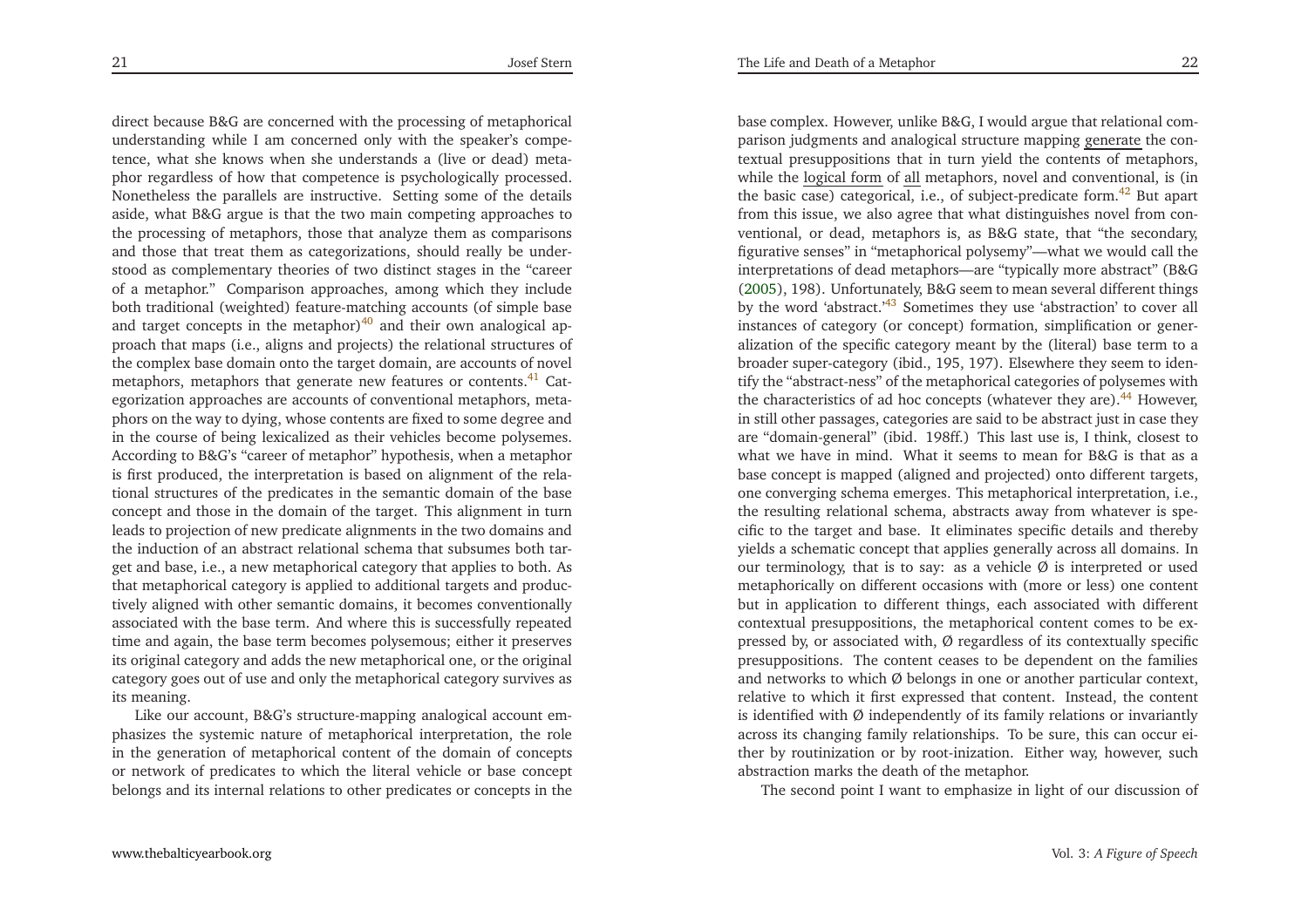The Life and Death of <sup>a</sup> Metaphor

<span id="page-12-0"></span>networks and families is the degree to which they are dependent on theliteral vehicle, the very <u>expression</u>, employed by the metaphor. The substitution of <sup>a</sup> synonym even as close as 'dusk' for 'sunset' in Tennyson's poem, or 'ocean' or 'the deep' for 'sea' in the Forster passage, generates <sup>a</sup> different network, leading to <sup>a</sup> systemically different metaphorical interpretation. This is not to say that the network associated with <sup>a</sup> metaphor is a function <u>only</u> of its literal vehicle. But nothing that is not at least as fine as the literal vehicle, with its so-called literal meaning, will suffice to individuate the associated network. In particular, intensional notions like properties or contents, or extensions and referents, are not sufficiently sensitive and fine-grained. Similarly for so-called synonyms such as 'sweat'/'perspire' 'tully'/'cicero', 'cur'/'mongrol'; each member of these pairs is associated with <sup>a</sup> different network, generating different metaphorical interpretations. This is the full sense of the truism that the metaphorical 'depends' on the literal: it is not just that there must be some notion of literal for the possibility of metaphor, or that knowledge of the literal meaning of  $\emptyset$  is necessary for its metaphorical use, or that presuppositions about literal Ø's are the stuff of metaphorical interpretations. The literal vehicle is what controls the interpretation of <sup>a</sup> metaphor insofar as it dictates the relevant family or network relative to which the metaphor is interpreted. Furthermore, where there is no literal vehicle on which the metaphorical interpretation depends (as with the dead privative metaphors that we bracketed in section I), there is (literally) no metaphor. It follows that if we want to capture the vitality of <sup>a</sup> metaphor in our explanation, we must somehow represen<sup>t</sup> the literal vehicle of the metaphor as par<sup>t</sup> of the structure that bears itsinterpretation.[45](#page-20-22)

Max [Black](#page-21-2) [\(1993](#page-21-2)) characterizes what he calls "strong metaphors" by two features: (1) emphaticality and (2) resonance. (1) <sup>A</sup> metaphor is emphatic (as opposed to 'expendable,' 'optional,' 'decorative,' and 'ornamental') to the degree to which its user allows no variation upon or substitute for the words used, especially the literal vehicle. (2) <sup>A</sup> metaphoris resonant to the degree to which it supports implicative elaboration. Black observes that <u>emphaticality</u> and <u>resonance</u> tend to hang together but he does not explain why. On our account, we can <sup>g</sup>ive an explanation. The implications of <sup>a</sup> metaphor are those expressed by the othermembers in its network, the extensions to which it is (materially) infer-

entially related and those enabled by its systemic nature. Furthermore, the network to which <sup>a</sup> metaphor belongs depends on and is individuated by its literal vehicle. Hence, the more resonant the metaphor, the more it exploits its family relations, hence, the more sensitive it must be to its literal vehicle (that <sup>p</sup>icks out its family); hence, the more em<sup>p</sup>hatic it is. Likewise, the more emphatic the metaphor, the more its implications will be affected by the slightest change in the literal vehicle, i.e., the more the literal vehicle will affect its degree and quality ofresonance. Thus resonance and emphaticality go hand in hand.

This brings us to our second question: What must <sup>a</sup> metaphor be in order to be alive or dead? So long as we want to account simply for its truth-conditions, or content, on <sup>a</sup> single occasion of utterance, the natural candidate to identify with <sup>a</sup> metaphor is <sup>a</sup> token of an expression (type) used or interpreted metaphorically on that occasion; and the natural candidate for the explanation would be pragmatic <sup>a</sup> la Grice, Searle, Davidson, relevance theory, or some recent version of contextualism. But as soon as our explananda include the vitality or aliveness (or death) of <sup>a</sup> metaphor—especially where <sup>a</sup> live meta<sup>p</sup>hor is one that lends itself to further uses, that has the potential for extended or completely different interpretations in different contexts an explanans limited to the individual token in <sup>a</sup> single context is notsufficient. A single utterance  $\underline{u}$  clearly cannot lend itself to additional interpretations. If we ask what <u>it</u> would express in a different context  $c^*$ , we cannot be asking what that very token  $\underline{\mathbf{u}}$  (uttered in a context c) would express in <sup>c</sup>\* since tokens occur at most in one context. Weare asking what a <u>replica</u> of u would express in another context c\*, i.e., what another token of the same type as the <sup>g</sup>iven token <sup>u</sup> would express. But <sup>a</sup> replica of which type? The relevant type cannot simply be that of the literal vehicle, because not every replica of the literal vehicle will be used metaphorically. Nor can it be another live metaphorical use of the <sup>g</sup>iven literal vehicle, without telling us what <sup>a</sup> live metaphorical use consists in—which is what we are trying to explain. Nor can it even be another use of the same literal vehicle that <sup>y</sup>ields the same content asthe <sup>g</sup>iven metaphorical use since that need not be by way of metaphor.

Let me illustrate this last point by way of <sup>a</sup> claim made by the Relevance theorists, Deirdre Wilson and Robyn Carston [\(2007](#page-22-2)) (Henceforth: W&C). As suppor<sup>t</sup> for their theory, they adduce the fact that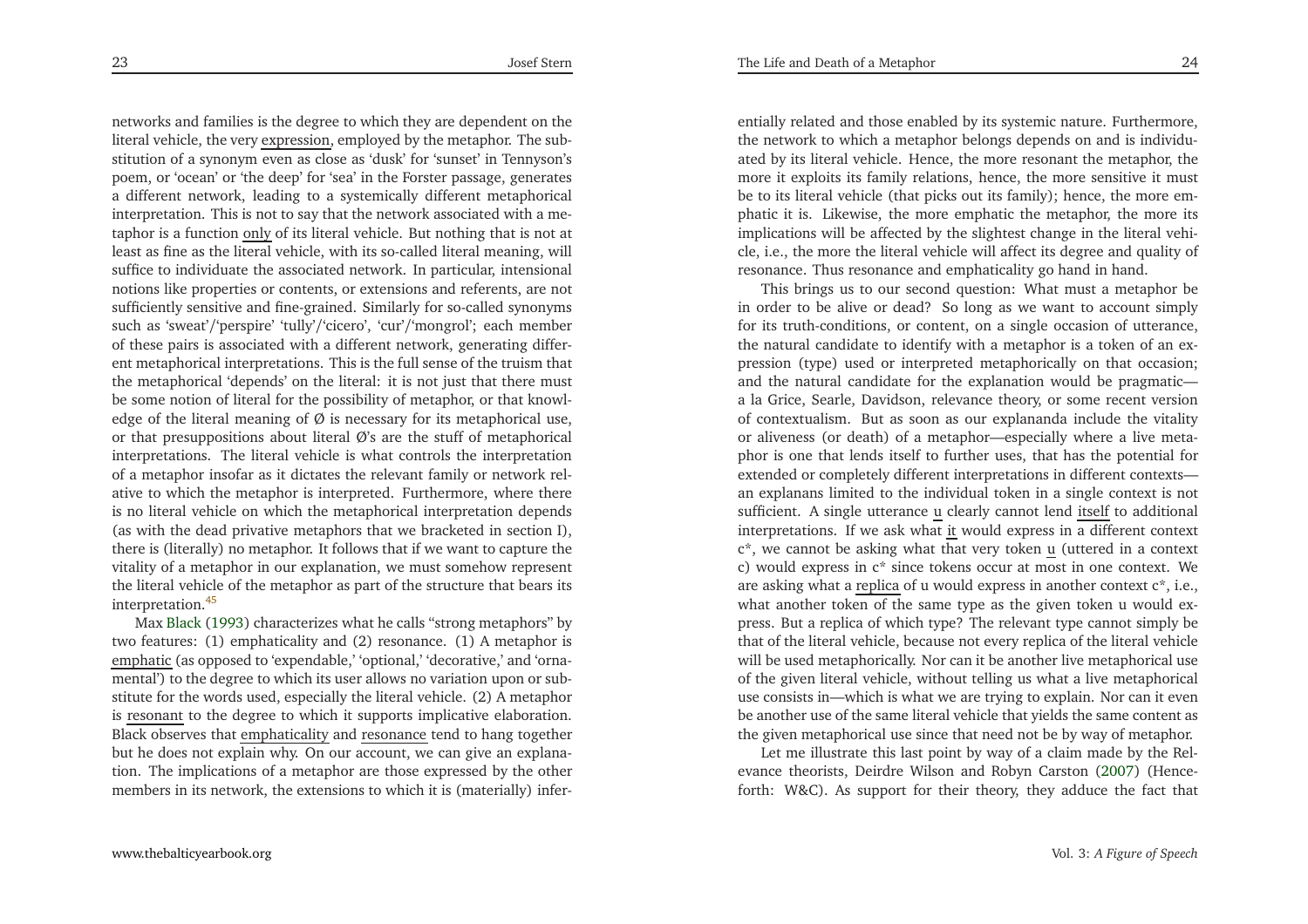<span id="page-13-1"></span>their relevance-theoretic lexical pragmatic processes can explain semantic change, "so that what starts off as an ad hoc concep<sup>t</sup> [which is the truth-conditional content of <sup>a</sup> metaphor on an occasion] may end up (for at least some members of <sup>a</sup> speech community) as <sup>a</sup> new encoded sense." Suppose, for example, that for Robyn, e.g., "as <sup>a</sup> result of frequen<sup>t</sup> metaphorical use," the word 'angel" acquires an "extra encoded sense" ANGEL\*, rendering 'angel' polysemous. However, suppose that for Deirdre, who has never before heard this metaphor, on first hearing it, 'angel' simply has its single encoded sense ANGEL and its metaphorical interpretation on that occasion involves "constructing" the appropriate ad hoc concep<sup>t</sup> ANGEL\*. Now, according to W&C the propositions expressed by Robyn's and Deirdre's utterances are one and the same (or close enough), both containing ANGEL\*. However, for Robyn that sense is recovered by disambiguation and for Deirdre by ad hoc concep<sup>t</sup> construction. The only difference is in the routes the two take to the same destination. Now, at the level of truth-conditional content, this is right. But something has surely been left out of the story: namely, the fact that for Deirdre her utterance involves <sup>a</sup> live metaphor—which is to say that in different contexts, with different encyclopedic knowledge or different presuppositions, the same word 'angel' interpreted metaphorically would generate <sup>a</sup> different interpretation, not ANGEL\* but ANGEL\*\*. For Robyn's utterance, this is not an option or <sup>a</sup> potentiality. It is not enough, then, to say that Deirdre and Robyn arrived at their respective ad hoc concepts ANGEL\* by different routes. Somehow or other this explanandum—the fact that the one is <sup>a</sup> live metaphor and the other not—should be represented, and explained, even if it is not par<sup>t</sup> of thead hoc concep<sup>t</sup> itself.

Note: <sup>I</sup> am not ye<sup>t</sup> concluding that Relevance Theory cannot somehow capture this information, only that it is not captured simply by the ad hoc concepts themselves. <sup>I</sup> will return to the question whether Relevance Theory has the resources to capture this aspec<sup>t</sup> of metaphor. But first let me sketch how this information could be represented within <sup>a</sup> Literalist, rather than Contextualist, approach; this will help us sharpen what must be represented in order to account for the vitality of <sup>a</sup> metaphor.

#### **4. <sup>A</sup> LITERALIST APPROACH TO LIVE AND DEAD METAPHOR**

<span id="page-13-0"></span>The Literalist begins from a number of assumptions. (1)  $\underline{\text{If}}$  there is something like <sup>a</sup> metaphorical expression-type, it cannot be the very same expression type as the literal vehicle being used metaphorically. This follows from two premises. First, because there are an unbounded number of contexts in which the same word can be used metaphorically to express an unbounded number of different interpretations, or (propositional, truth-conditional) contents, treating each content in <sup>a</sup> context as another meaning of what would be then <sup>a</sup> multiply polyse-mous expression would set off an explosion of polysemy.<sup>[46](#page-20-23)</sup> Therefore, the metaphorical meaning of an expression, whatever it is, must be different from its contents in contexts. Second, meanings (at least in part) individuate expression types. It follows that the metaphorical expression type, the expression type that has <sup>a</sup> metaphorical meaning, must be different from the (homonymous) literal expression type, i.e., the expression type of the literal vehicle. (2) Although we distinguish the metaphorical from the literal, the literal vehicle (type) <sup>p</sup>lays <sup>a</sup> crucialrole in metaphorical interpretation: the metaphorically relevant contextual presuppositions, the various families and networks of expressions relative to which metaphors are interpreted, the implicative resonance of the metaphor, its perspectival information and cognitive significance, the way in which <sup>a</sup> metaphor furnishes speakers with <sup>a</sup> way of thinkingof its content, how it makes us <u>see</u> x <u>as</u> F, and its potential for further interpretations, both extended interpretations and disjoint alternative interpretations—all of these are sensitive to and dependent on the literal vehicle of <sup>a</sup> metaphor. In all these ways, and others, the metaphorical 'depends' on the literal. Thus the metaphorical expression must itself 'capture' or represen<sup>t</sup> the literal vehicle, with its meaning, within its interpretive structure. (3) Given the history of empirical research into language over the previous half-century, <sup>I</sup> assume that, not only concrete utterances of sentences or structures close to the surface of utterances, but also abstract linguistic structure (i.e., <sup>p</sup>honetically unrealized elements and structure) have proven themselves both necessary and highly productive in order to explain speakers' knowledge of the principles of meaning in virtue of which they are able to communicate.[47](#page-20-24) The point of the Literalist approac<sup>h</sup> that posits abstract underlying linguistic structure is not to insist, come what may, that linguistic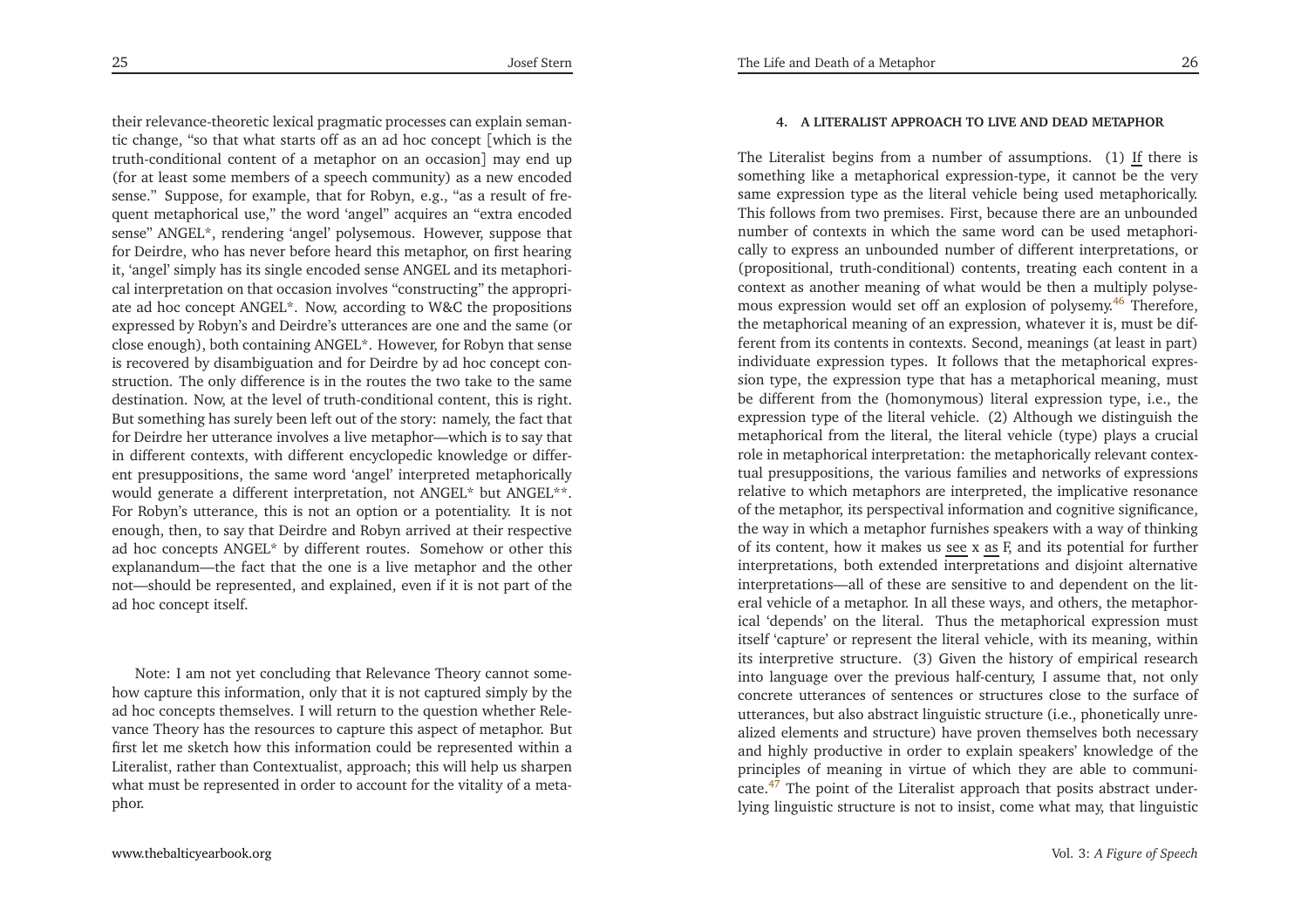meaning exhausts propositional content or what is intuitively said by an utterance, but to constrain the expression of speakers' intentions and to enable the expression of more information than that conveyed in the truth-conditions of what is explicitly articulated in the actual sentenceuttered.

<span id="page-14-0"></span>It is this conception of the role of linguistic structure in metaphorical interpretation that orients my own account of metaphor. Its central idea is that metaphorical interpretation is <sup>a</sup> kind of systematic and regular, though context-dependent, interpretation on the classical model of demonstratives and indexicals whose own content also systematically varies from context to context according to rules of meaning. By analogy to David Kaplan's [\(1989](#page-21-3)) Dthat-descriptions that "lexically" represent the demonstrative interpretations or uses of definite descriptions, I have proposed that an expression  $\emptyset$  interpreted metaphorically can be represented by (to introduce <sup>a</sup> term of art) the "metaphorical expression" 'Mthat $\lceil \emptyset \rceil$ .' The metaphorical expression 'Mthat $\lceil \emptyset \rceil$ ' "lexicalizes" the metaphorical interpretation or use of Ø. The semantic rule for'Mthat' is <sup>g</sup>iven in (M):

 (M) 'Mthat' is <sup>a</sup> lexical operator (i.e., <sup>a</sup> term forming operator on terms) at the level of logical form which, when prefixed to <sup>a</sup> (literal) expression Ø, <sup>y</sup>ields <sup>a</sup> context-sensitive expression 'Mthat[Ø]' whose tokens in each context <sup>c</sup> express <sup>a</sup> set of properties presupposed in <sup>c</sup> to be m(etaphorically)-associated with the expression Ø, such that theproposition <...  $\{[\text{Mthat}[\emptyset]\}(c) \ldots$  > is either true or false at a circumstance.

(For each expression  $\varnothing$ ,  $\{\varnothing\}$  denotes the character of  $\varnothing$ ;  $\{\varnothing\}$ (c) denotes the content of  $\emptyset$  in the context c; and  $\{\emptyset\}(c)(w)$  the extension (referent, truth-value) of Ø uttered (and interpreted) in <sup>c</sup> and evaluated atthe world w. Thus, if  $\emptyset$  is a predicate, then  $\{\emptyset\}$ (c) denotes a property and  $\{\emptyset\}$ (c)(w(c)) denotes the extension of  $\emptyset$  uttered in the context c at (the world of) that context.) $48$ 

In brief, the set of properties presupposed to be m-associated with  $\emptyset$  can be associated in <sup>a</sup> variety of ways: either as stereotypical or normal properties, through exemplification or <sup>a</sup> similarity relation, or in more idiosyncratic ways. However, as <sup>I</sup> said earlier, the presuppositions areindividuated by the <u>expression</u> Ø, not by its content or referent (even though the properties in question may be properties of  $\varnothing$ 's). So (6)

## (6) Juliet is the sun.

in which 'is the sun' is interpreted metaphorically, will now be represented at the level of its logical form as containing the correspondingmetaphorical expression:

(7) Juliet Mthat['is the sun']

<span id="page-14-1"></span>The metaphorical expression 'Mthat $[Ø]$ ' has a non-constant character, i.e., <sup>a</sup> meaning or rule (or function) that in different contexts <sup>y</sup>ields different contents, i.e., different truth-conditional factors (for predicates, properties). Thus, knowing the character of <sup>a</sup> metaphor is like mastering <sup>a</sup> general skill of interpretation. It is <sup>a</sup> rule or function that enables speakers, for each expression Ø that can be interpreted metaphorically in <sup>a</sup> sentence S, to map the properties presupposed tobe metaphorically associated with the expression  $\varnothing$  in c into a subset of properties that determines the truth-value of utterances of <sup>S</sup> in c. Exactly how that rule is applied in each context (including identification of the relevant m-associated properties) is not specified in the semantics but in the pragmatics. So, like Kaplan's 'Dthat,' 'Mthat' is <sup>a</sup> lexical—not syntactic or even semantic—operator that articulates <sup>a</sup> gen-eral skill at metaphorical interpretation of any expression.<sup>[49](#page-20-26)</sup> Also like 'Dthat,' metaphorical expressions are lexically complex though syntactically simple. 'Mthat" does not, then, generate <sup>a</sup> new (syntactic or semantic) category of expression called 'metaphorical <sup>p</sup>hrases"; it simply lexicalizes the interpretation or use of all expressions that it is (grammatically) possible to interpret metaphorically. However, unlike 'Dthat' and <u>like</u> the indexicals (like 'I'), the content of a metaphorical expression 'Mthat $\lceil \emptyset \rceil$ ' is not a function of the semantic value of  $\emptyset$  (e.g., what it denotes), but of <sup>a</sup> contextual parameter, in this case, the presuppositions associated with the expression or word Ø. Thus my metaphoricalexpressions are <sup>a</sup> hybrid of 'Dthat' and indexicals.

It is not simply <sup>a</sup> technical accident that the literal vehicle is mentioned—"quoted" in some sense—as the operand of 'Mthat.' As we haveseen, the character of the metaphorical expression 'Mthat[Ø]' is sensitive to the very expression—the literal vehicle Ø—that is interpreted metaphorically. The family or network to which the metaphor belongs and the metaphorically relevant contextual presuppositions are individuated by the literal vehicle, not just by its (intensional) content but by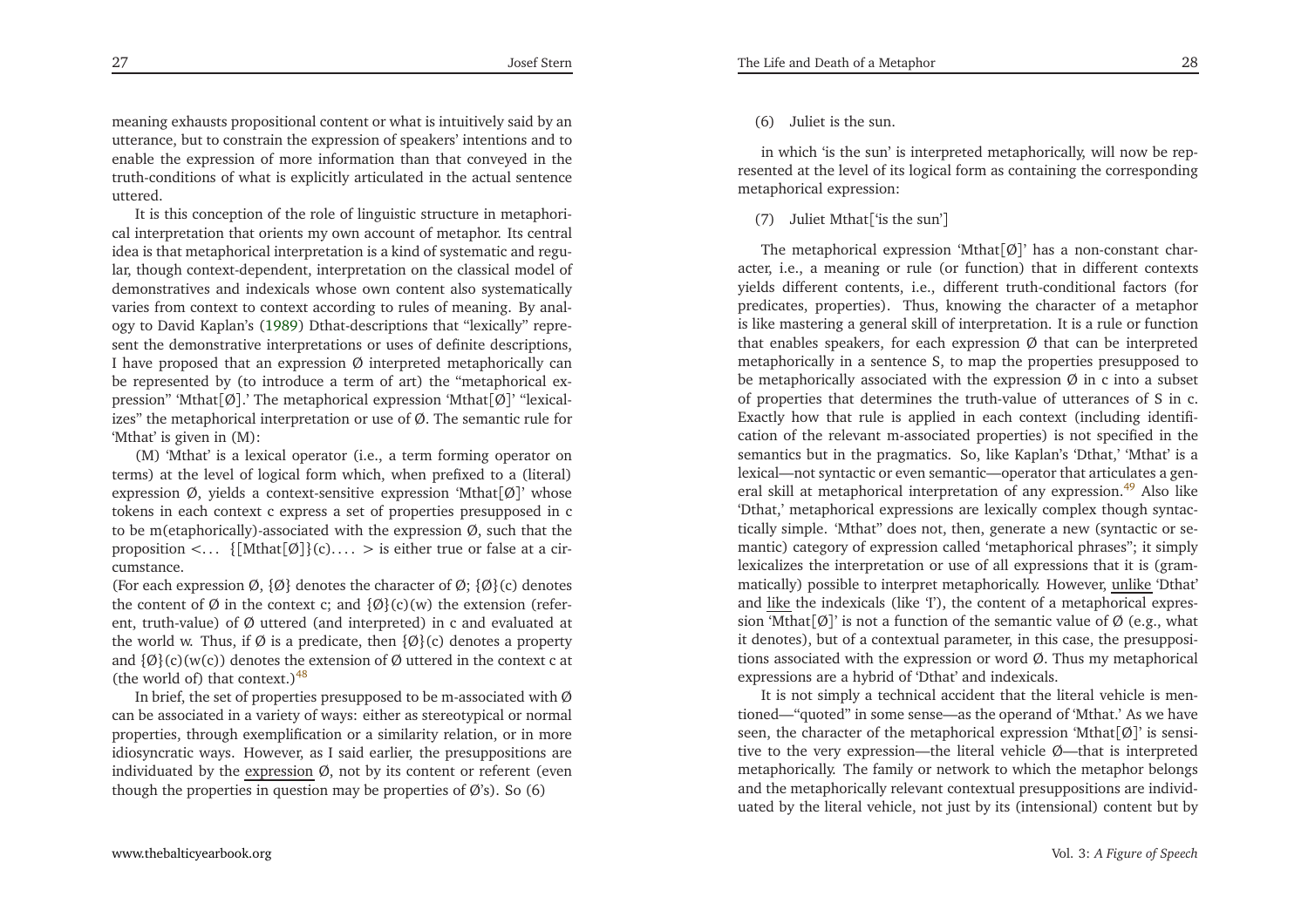its finest-grained meaning. As we have said, this is how the metaphorical 'depends' on the literal and how the literal remains "active" in themetaphorical interpretation.<sup>[50](#page-20-27)</sup> This may also be what explains Cavell's [\(1967](#page-21-4)) remark that the "meaning of <sup>a</sup> metaphor is bound up with the very words that are used" (79) and what lies behind Jakobson's [\(1981](#page-21-5))observation that metaphor has <sup>a</sup> meta-linguistic dimension.

One important role of metaphorical character is to constrain what speakers can intend to express as the contents of particular expressionsinterpreted or used metaphorically.<sup>[51](#page-20-28)</sup> But a second equally important role for the character of the metaphorical expression (or the metaphorical character of the expression used metaphorically) is to "bear" the various kinds of extra-propositional information in virtue of which metaphors are alive in one or another way (and to varying degrees), and in the absence of which they are correspondingly dead. When one knows the non-constant character of <sup>a</sup> metaphorical expression, she knows that its content (in <sup>a</sup> context of utterance) will differ in different contexts, i.e., with different disjoint sets of contextual presuppositions or with additional presuppositions that extend the actual context of utterance. One also knows, <sup>g</sup>iven knowledge of those sets of presuppositions, what the contents in those alternative contexts <u>would</u> be. In both these ways, one knows "directions" for the interpretation of tokens of that metaphorical expression type. The metaphorical expression type has <sup>a</sup> potential for interpretation that goes beyond the content of its presen<sup>t</sup> token, and the interpreter knows how to go on. In <sup>a</sup> very familiar sense, these are ways in which the metaphorical expression is alive: no matter how many lives it has already lived, its life is not ye<sup>t</sup> over. On the other hand, when the metaphor is root-inized or routinized, it does not have the same life, or potential for future or counter-lives, but it is still <sup>a</sup> metaphor. In both cases, its metaphorical character still operates on <sup>a</sup> context to generate its content, but the number of contexts to which it is sensitive is now reduced. It is still living but its quality of life is impoverished, not as creative or productive as it might be. But both of these cases differ from the once-metaphor that has now mutated to <sup>a</sup> polyseme whose (sole or incremental) meaning is what had originally been the content of <sup>a</sup> metaphorical use or interpretation. To return to Wilson and Carston's [\(2007](#page-22-2)) example discussed at the end of the previous section, ANGEL\* may be the same concep<sup>t</sup> expressed by the novel

[www.thebalticyearbook.org](http://www.thebalticyearbook.org/)

metaphor and by the polyseme, but the interpretation of the novel metaphor is the semantic value of its underlying metaphorical expression 'Mthat['is an angel']' while the meaning of the polyseme is the value of 'is an angel.' Thus at the level of character we can capture differencesthat do not emerge in content.

<span id="page-15-1"></span><span id="page-15-0"></span>The character of the metaphorical expression also captures two more dimensions of metaphorical vitality. First, as we have seen, by way of the network or family individuated by the literal vehicle, which occurs as the 'argument' of the lexical operator 'Mthat,' the metaphorical expression, and its character, empowers us to demonstrate or point to novel properties or contents, properties or contents that we do not ye<sup>t</sup> sufficiently well understand to express them context-independently by way of <sup>a</sup> simple expression. By this means, the vitality of the meta<sup>p</sup>hor manifests itself in the ways in which it contributes to our growth of knowledge and the space of contents we can express. Second, the literal vehicle of the metaphor carries the extra-propositional perspective by which the metaphor presents its content (in each context), the character-istic information that provides the cognitive significance ofthe metaphor, its pictorial quality, the way of seeing the content as the metaphor has it—all the information that is articulated in the networks to which the vehicle belongs. As <sup>a</sup> metaphor dies, the information it conveys comes to be limited to its content (in <sup>a</sup> fixed context). It may be possible to articulate that content in other words, and that content may come to be the (sole) meaning of <sup>a</sup> once-metaphor now-polyseme. But neither <sup>a</sup> literal paraphrase of the content nor of the polyseme will'mention' the literal vehicle on which the metaphorical interpretationdepends and which explains its added vitality.

### **5. PRAGMATIC APPROACHES TO LIVE AND DEAD METAPHORS**

With our <sup>g</sup>limpse of how the literalist accounts for the vitality of <sup>a</sup> meta<sup>p</sup>hor through the character of metaphorical expressions, can pragmatic accounts do the same without positing metaphorical expressions? As we said earlier, they do well accounting for the content or truth-conditions of individual metaphorical utterances (in <sup>a</sup> context), but the individual metaphorical utterance cannot itself be what has <sup>a</sup> potential forextended or different contents in different contexts. Furthermore, it is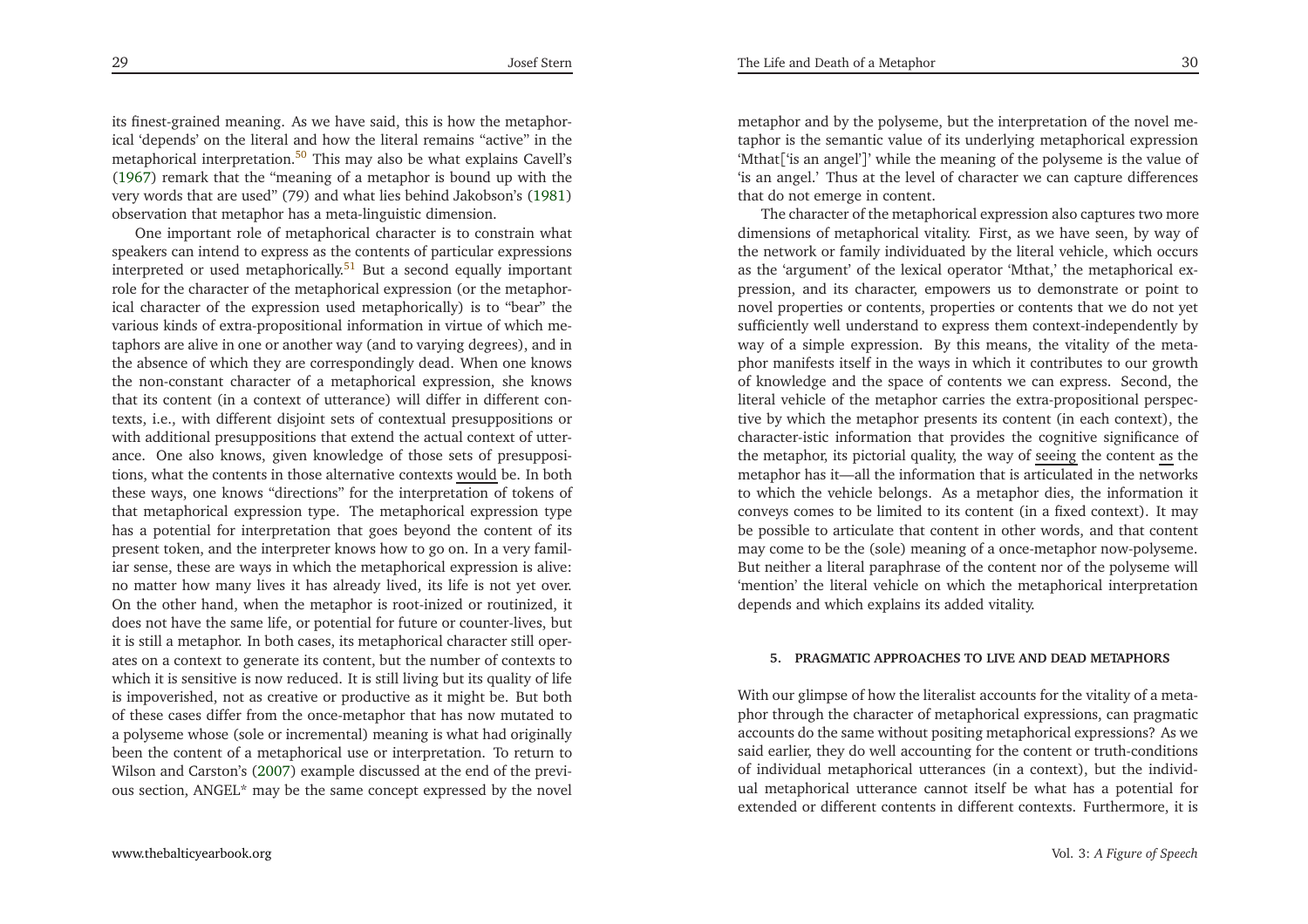31

<span id="page-16-2"></span><span id="page-16-1"></span>not clear how they can show how <sup>a</sup> metaphor depends on its literal vehicle, which is necessary to individuate the networks that articulate the metaphorical mode of presentation of its content. Because the relevant networks are individuated by the literal vehicle—the expression itself with its literal meaning, not its content or extension—the literal vehicle must itself be somehow represented in the structure of the metaphorical interpretation, even if it is not itself par<sup>t</sup> of its content in context. But the literal vehicle, or networks and families of expressions, are par<sup>t</sup> neither of what is said nor of what is meant, the two main categories with which Grice works; each of these, however different they are in function, is just <sup>a</sup> set of truth-conditions for, or <sup>a</sup> proposition expressedby, the utterance in its context. $52$ 

<span id="page-16-4"></span>For the Relevance theorists, there is <sup>a</sup> similar problem: there is no way to capture within the ad hoc concep<sup>t</sup> the significance that makes <sup>a</sup> metaphor alive or vital as distinct from its truth-conditions or content in the context, the information spelled out in the networks individuated by the literal vehicle (and recovered through it). Each ad hoc concep<sup>t</sup> is atomic; therefore, the ad hoc concep<sup>t</sup> BULLDOZER\* no more contains the meaning of the literal concep<sup>t</sup> BULLDOZER, not to say the word 'bulldozer' than 'bulldozer' contains 'bull' or 'doze.' Relevance theorists will respond that this objection fails to take into account the dynamic, process-focused character of ad hoc concep<sup>t</sup> formation, that it begins from the encoded lexical concep<sup>t</sup> (=literal meaning or meaning of the literal vehicle) that triggers access to lexical and encyclopedic information, and then by broadening, narrowing, and transfer (or some combination of these operations) arrives at the ad hoc concept. My objection is that the sense in which the literal vehicle is still 'active' in the metaphorical interpretation requires that it be not just the point of departure but also par<sup>t</sup> of the destination: it functions not just in thestory of <u>how</u> the concept conveyed by the metaphor is arrived at but also in what is conveyed by the metaphor. Relevance theory, no less than the Gricean story, is focused exclusively on the truth-conditions ofthe metaphor in its context.<sup>[53](#page-20-30), [54](#page-20-31)</sup>

#### **6. PLATONISM, METAPHORICAL TYPES, AND THE LITERAL**

<sup>I</sup> want to conclude by addressing three objections to metaphorical ex-

<span id="page-16-3"></span>pression types. All three objections spring from the proliferation of types entailed by my account. But the first objection is linguistic orpsychological, while the second and third are metaphysical.

<span id="page-16-0"></span>The first objection is directed at <sup>a</sup> proposal intended to follow up theclaim that "underlying" the interpretation of an expression Ø used or interpreted metaphorically, there is <sup>a</sup> metaphorical expression 'Mthat[Ø].' To spell out this idea, <sup>I</sup> have also hypothesized [\(Stern](#page-22-1) [\(2000](#page-22-1)), 134) that the grammar "generates" for each string, <sup>a</sup> set of logical forms whose terminal nodes are filled by lexical items containing all (grammatically) possible Mthat-expressions in the string in every (grammatically) possi-ble combination.<sup>[55](#page-21-6)</sup> Since a grammar is the speaker-hearer's knowledge of her (I-) language, this is to say that she knows as par<sup>t</sup> of her linguistic (syntactic, semantic, and lexical) competence all the (combinations of grammatically) possible metaphorical expressions—expressions that grammatically admit metaphorical interpretations—that might occur as par<sup>t</sup> of her utterances. So, when hearing an utterance to be identified (or typed) as metaphorical or not, she has available the linguistically possible structures among which the utterance might be <sup>a</sup> token of <sup>a</sup> metaphor. Among these candidate structures, the speaker-hearer then uses her knowledge of the (pre-semantic) context to decide which type would best fit the utterance as its interpretation (in the context) <sup>g</sup>iven her other conversational goals, beliefs (about the speaker), relevance, informativeness, and so on.

<sup>A</sup> number of critics have objected to this proposal—that the grammar generates such <sup>a</sup> set of possible metaphorical logical forms for each surface string—that it "requires <sup>a</sup> substantial increase in the linguistic work that must be performed in order to interpret any utterance" [\(Wearing](#page-22-3) [\(2006\)](#page-22-3), 317). Furthermore, it is claimed that it overgenerates, <sup>y</sup>ielding many more possible interpretations than we ever in fact recognize, among them some that "look more like theoretically generatedartifacts than distinct readings of the sentence in question" (ibid.).<sup>[56](#page-21-7)</sup> In some cases, it is, to be sure, possible that there may be 'artifactual' offshoots of this sort, <sup>a</sup> consequence that is unavoidable, however undesirable, with most theoretical proposals. However, better that we be prepared for all possible interpretations than that there be interpretations for which there is no structure in the string. Furthermore, everybenefit has costs, this is one of them, and, in evaluating alternative pro-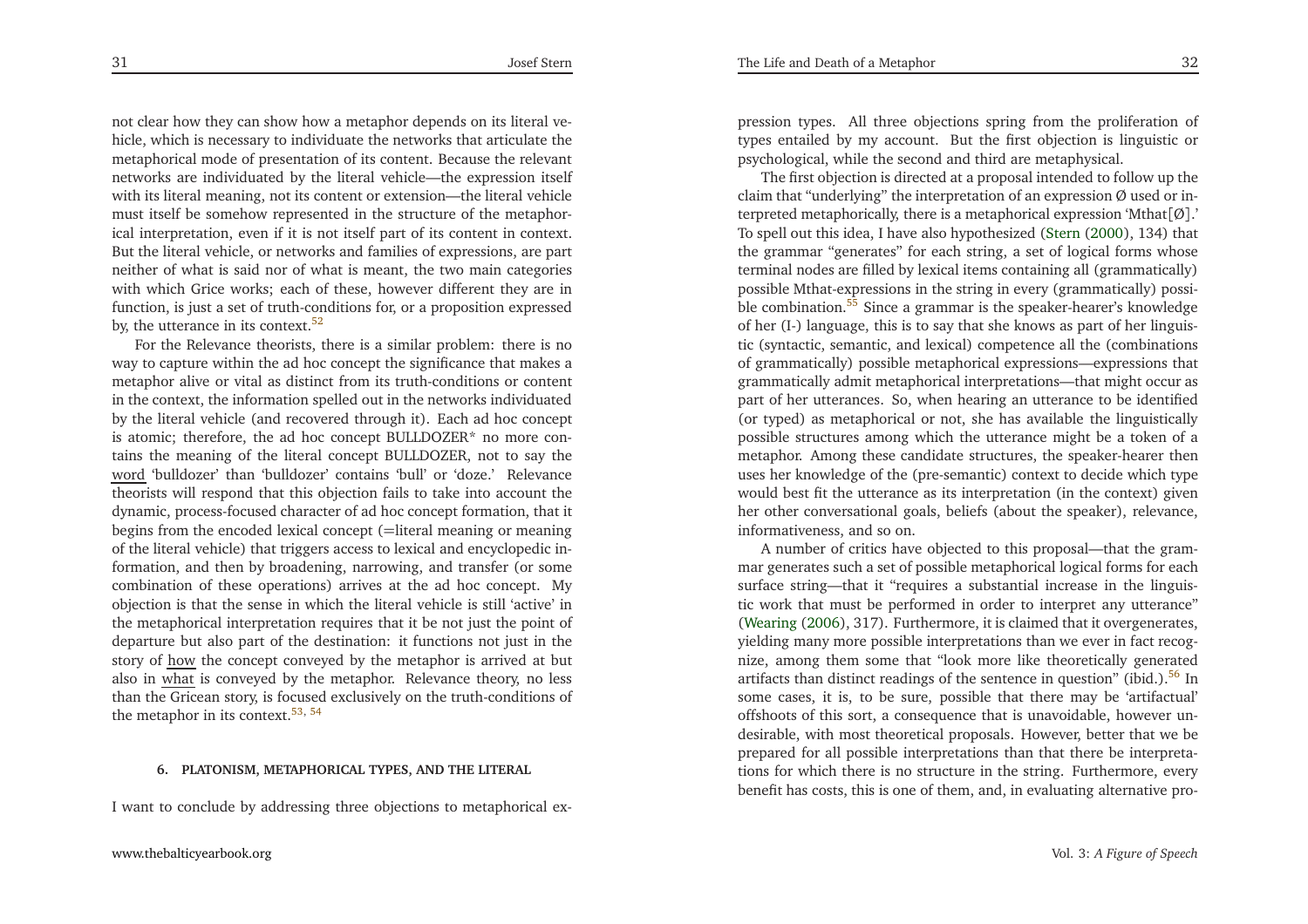<span id="page-17-2"></span>posals for their relative simplicity and advantages, one must take it into account. However, until we have <sup>a</sup> number of elaborated alternativesto compare, the verdict seems to me to be out.

<span id="page-17-3"></span>As for the objection that my account increases "the linguistic work that must be performed in order to interpret any utterance," the issue of processing time and cognitive effort relative to utterance complexity is, as an empirical question, <sup>a</sup> complex one to which there is no simple answer. According to some psycholinguists such as Ray Gibbs, there have been no studies that sugges<sup>t</sup> that number of possible interpretationsper se increases processing time and effort.<sup>[57](#page-21-8)</sup> Furthermore, it would be entirely compatible with my theory to hold, as does Relevance theory, that, while there exists <sup>a</sup> large set of possible interpretations for each sentence uttered, it is not necessary to go through all of the possible interpretations to ge<sup>t</sup> at the most reasonable one or ones in context. In fact, <sup>I</sup> might adopt the relevance-theoretic proposal that the presumption of optimal relevance serves as <sup>a</sup> useful heuristic for the task of identification of an utterance as <sup>a</sup> metaphor (what in [Stern](#page-22-1) [\(2000](#page-22-1)), 2-7, <sup>I</sup> called the problem of knowing-that <sup>x</sup> is <sup>a</sup> metaphor), even if <sup>I</sup> do notemploy it for the metaphorical <u>interpretation</u> itself.

The second and third objections are two sides of one metaphysicalcoin. The first of the objections is that my metaphorical expressions are unabashedly Platonistic. Every time <sup>a</sup> speaker introduces <sup>a</sup> new meta<sup>p</sup>hor, he creates <sup>a</sup> new metaphorical expression type. Doesn't this lead to an exploding universe of types? But, even worse, how is it possible for anyone—other than God in Genesis—to create something simply by making an utterance? The second objection is that on my proposal <sup>a</sup>live metaphorical use of an expression  $\varnothing$  is not a use of  $\varnothing$  but of the metaphorical expression Mthat[Ø]. But, as we know, some metaphorical interpretations age and finally die, becoming in their afterlife literalor lexical meanings of the vehicle Ø. Thus a feature of one expression type 'Mthat[Ø]' is somehow 'transferred' to <u>another</u> expression type Ø. This is the opposite direction of metaphorical transfer; let's call it 'literalization.' How, on my account, is literalization possible?

 <sup>I</sup> can only provide the briefest sketch of answers to these two objections but both of them seem to me to rest on <sup>a</sup> Platonistic conception of types—that they are eternal, unchanging archetypes, ontologically independent denizens of <sup>a</sup> Platonic world of Forms—something that one

<span id="page-17-1"></span>need not endorse.

<span id="page-17-0"></span>The idea that metaphor is "creative"—that by uttering <sup>a</sup> metaphor, its speaker creates something—goes back at least as far as Max Black's [\(1962](#page-21-0)) remark that "it would be more illuminating in some of these cases to say that the metaphor creates the similarity than to say that it formulates some similarity antecedently existing" (37), <sup>a</sup> remark that has perplexed, provoked, and embarrassed many of Black's readers since he wrote that passage. Black himself continued to insist throughout his career that by 'create' he meant <u>create</u>, i.e., the ontological or metaphysically robust sense of the term, but many have tried to save him by interpreting the remark epistemically: The metaphor 'creates' similarities in the same sense that movie producers create stars; they bring hitherto unnoticed features or resemblances to people's attention. But maybe Black was right all along about the metaphysical claim. Consider some of the conceptions of <u>types</u> in the literature. One view is that they are kinds of tokens, perhaps sets or patterns, whose instances, the tokens, are <u>similar</u> in some underlying respect and can be recognized as members of the kind or type by their appearance, either <sup>p</sup>honologicalor orthographic shape.<sup>[58](#page-21-9)</sup> Thus by uttering a novel metaphor a speaker instances and thereby creates <sup>a</sup> novel kind or type whose other (possible) instances will share some novel similarity, some common property. <sup>A</sup> second view of types, proposed by Zoltan [Szabo](#page-22-4) [\(1999](#page-22-4)), is that tokens are representations of their type—that they depict or exemplify them. Here is not the <sup>p</sup>lace to go into detail, but both of these views are open to the Platonism objection since both take types to be abstract entitiesdistinct from their tokens.<sup>[59](#page-21-10)</sup> However, there is a third way of thinking of the type-token relation that avoids the Platonistic idea of abstract types from the start. Following Aristotle, we can think of expression tokens as hylomorphic entities, something like material substances. Their matter is the <sup>p</sup>hysical or <sup>p</sup>honetic stuff out of which they are made which, in turn, explains their material character. Their form is their meaning (or character), which may or may not be sensitive to its surroundings or context (somewhat like <sup>a</sup> <sup>p</sup>hotonegative or the appearance-form ofa chameleon or Woody Allen's Zelig).<sup>[60](#page-21-11)</sup> (Where it is sensitive to the surrounding context, the content will vary with context; otherwise, the character will determine <sup>a</sup> constant content for all contexts.) According to Aristotle (contra Plato), there is no form without matter (and no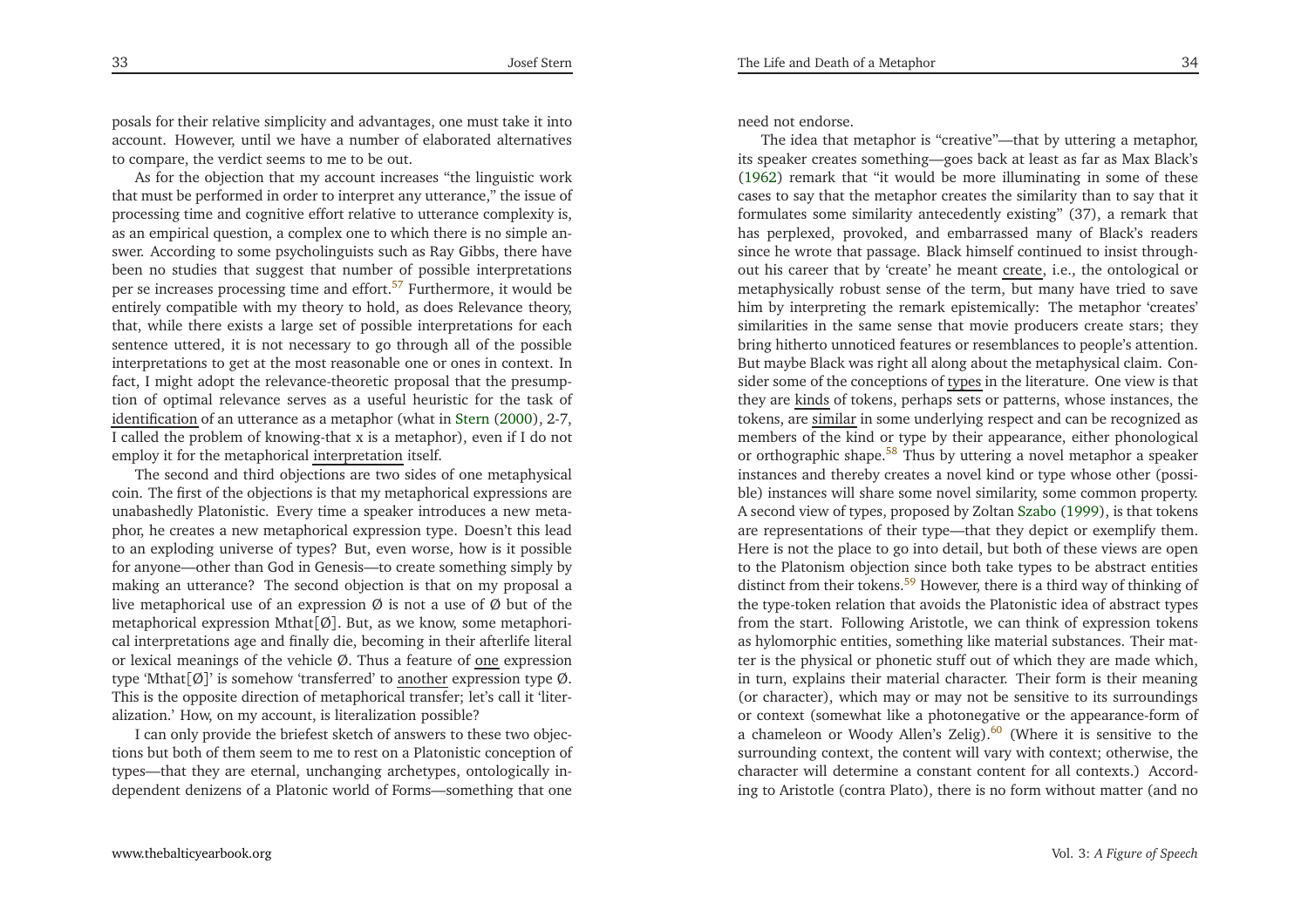matter without form). But if, as <sup>I</sup> argued earlier, no two words generally have the same meaning, then the meaning qua form will alsodetermine, or, let's say, <u>be</u> the type of the expression. When a speaker first uses <sup>a</sup> metaphor, i.e., <sup>a</sup> metaphorical expression, on an occasion in <sup>a</sup> context, he tokens it and expresses <sup>a</sup> content, but he also thereby creates its type, its meaning or character, abstracted, as it were, from the content which is the product of character and context. This is true, moreover, even if the speaker had <sup>a</sup> content in mind for which he used the metaphor in order to express it. The type of the metaphor does not exist prior to or independently of its first token, just as Aristotle's forms (again, unlike Plato's) do not exist independently of their material substances. Thus we avoid the ontological anxiety associated with types, the metaphysical embarrassments of Platonism.

How exactly does the speaker "create" the metaphorical expression type (individuated by its character)? In one case, like the one just discussed, the speaker is like an architect who has <sup>a</sup> <sup>p</sup>lan or design in mind and then builds the house whose form is <sup>g</sup>iven by that design or <sup>p</sup>lan. Until the concrete house is built, the <sup>p</sup>lan may exist as an idea inthe architect's mind, but the form, or <u>type</u>, of the house, does not exist. Likewise, some speakers have <sup>a</sup> very specific intention in mind, and then teleologically choose <sup>a</sup> metaphor to express precisely that intended idea. Here, too, although the intended idea and means of expression were in mind, we would not say that the expression type existed until the speaker produced the token whose meaning it is, or to whose type it belongs. But the more interesting cases are where the speaker uses the metaphor precisely because she does not have <sup>a</sup> well-worked-out idea in mind; she wants to say something but the best she can do is use the metaphor in context, as it were, to point at the idea, exploiting both the literal vehicle, contextual presuppositions, and implications afforded by the networks to which the literal vehicle belongs. Earlier <sup>I</sup> called these 'de re metaphors' because they express not-fully-conceptualized properties. In producing the token utterance interpreted metaphorically, the speaker expresses the nascent content. That content is <sup>a</sup> product of <sup>a</sup> character, or meaning, of the metaphor and its context. There are linguistic constraints that the speaker is bound to observe by the character, and she knows the purported meaning of the literal vehicle. But whatshe may not know is exactly what context she is in, all the presuppo-

sitions or the networks in which the literal vehicle is actually figuring. What the speaker does, then, is explore the implications and extensions of the vehicle in all or in many of its possible networks and by way of different presuppositions, to see which content they <sup>y</sup>ield and whether that is the content she wished to express. Each alternative network and set of presuppositions is another context. In virtue of knowing the character of the metaphor, she can figure out what it would express in alternative, counterfactual contexts, relative to different sets of presuppositions and as <sup>a</sup> member of alternative networks. So she tries them out one by one. By exploring each such imagined context, she sharpens what the metaphor could and would express in that context. At the same time, the speaker discovers the context she is in, and thus what the metaphor expresses in that context. As she repeats this over time, and as other speakers or interpreters do the same, the content is sharpened and, with it, the character. But what is important here about therepeated use of the metaphor is not its <u>frequency</u> but the incremental understanding that results from its (imagined) occurrences relative to different contexts. Over time, as replicas of the ur-metaphorical token are used and interpreted, the type to which they belong, their form or character, becomes better understood and better defined. In some cases, with its character delineated and applicable to still further alternative contexts, the metaphor remains continuously productive and alive. In other cases, the character becomes closely coordinated with the presuppositions of one context, either stuck or rooted in that context or routinely reproducing the same content for the metaphorical expression on all occasions of utterance. In the first case, we end up with vital metaphors that never die; in the second with one or another kind ofdead or dying metaphor, either <sup>a</sup> routinized or root-inized metaphor.

In either of the last cases of dead or dying metaphors, the content of the metaphorical expression in any arbitrary context becomes less and less sensitive to the presuppositions specific to that context. As it becomes better understood, and its content fixed, the metaphor also becomes less dependent for its expression on its network of associated expressions. Hence, its characteristic information does less work and is less essential to its interpretive functioning. The metaphor thereby undergoes literalization. As its content becomes invariant across contexts, its character ceases to operate actively and becomes vacuous.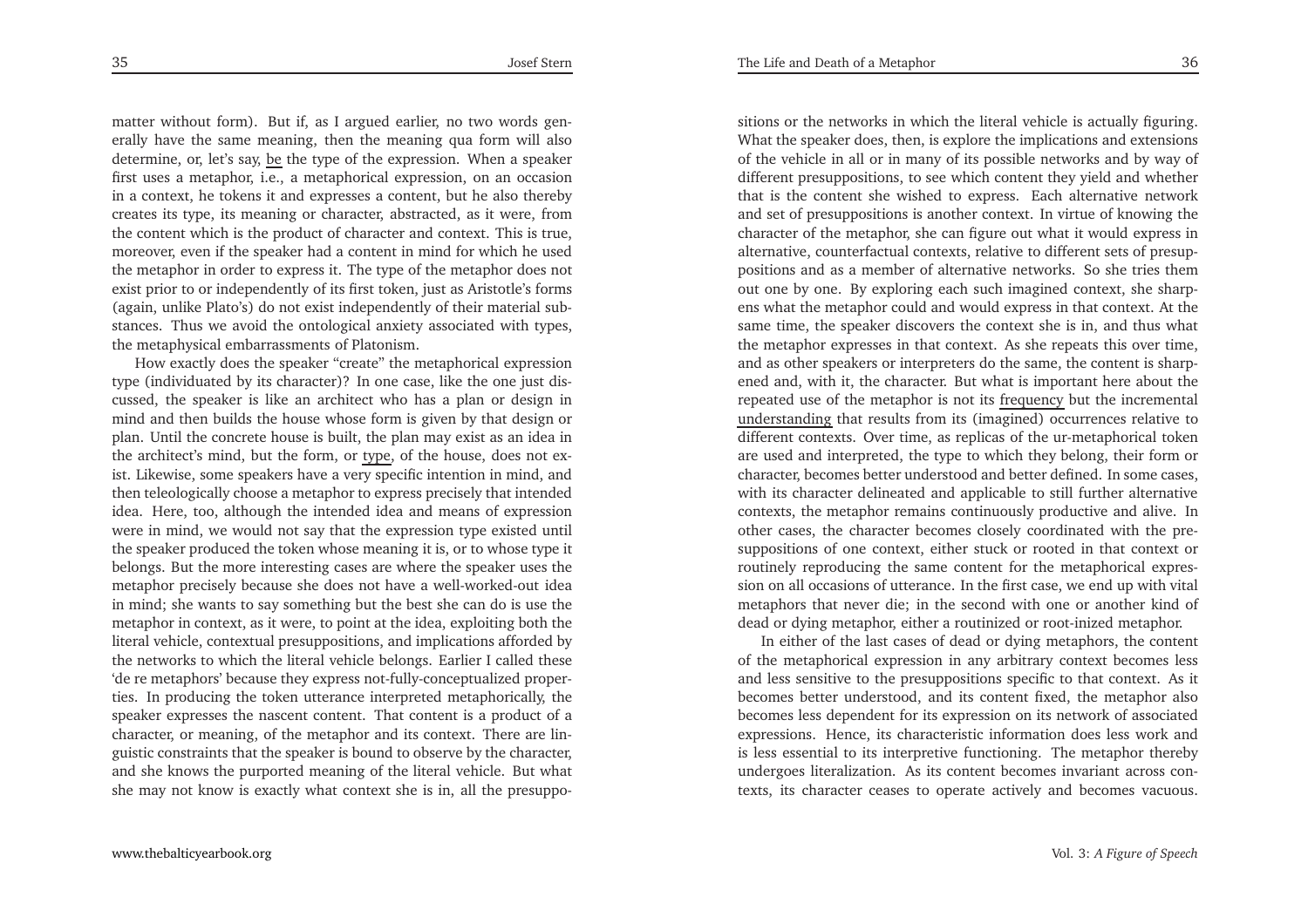<span id="page-19-21"></span><span id="page-19-20"></span><span id="page-19-19"></span><span id="page-19-18"></span><span id="page-19-17"></span><span id="page-19-16"></span><span id="page-19-15"></span><span id="page-19-14"></span><span id="page-19-7"></span><span id="page-19-6"></span><span id="page-19-5"></span><span id="page-19-4"></span><span id="page-19-3"></span><span id="page-19-2"></span><span id="page-19-1"></span>And the less we employ its network, the less important becomes the literal vehicle itself, and its respective character or meaning. As the literal vehicle—the expression itself—has less work to do, it need not be mentioned in the metaphorical expression. Similarly, since the operator 'Mthat' is there only to bear the non-stable metaphorical character, as that character ceases to do work, 'Mthat' becomes superfluous. Hence, the metaphorical expression "sheds" both its Mthat-operator and the single-quotes around the literal vehicle. What is left is simply the original vehicle  $\emptyset$ , but now with a new stabilized content (or a content that is the constant value of <sup>a</sup> new character, or meaning). The product is <sup>a</sup> type of expression (or the same old word but) with <sup>a</sup> new literal meaning. This is, to be sure, <sup>a</sup> metaphorical description of <sup>a</sup> metaphorical process but there may be no better way to explain the metaphoricalor the literal  $61$ 

#### **Notes**

<sup>[1](#page-1-0)</sup> By the 'literal vehicle' of a metaphor, I mean (following I. A. Richards) the word or expression with its literal meaning, which in turn is used or interpreted metaphoricallyon the occasion. I shall have more to say about the literal meaning of a <u>word</u> as we go on, but for now take it to be whatever meaning the semantics or lexicon (i.e., I-language, not <sup>a</sup> dictionary) assigns to the word. In addition to the literal meaning of simple words, we are also speak of the literal meanings of sentences by which most authors mean the compositionally determined meaning of the whole as <sup>a</sup> function of the meanings of all itsarticulated parts. <sup>I</sup> shall not discuss this notion here.

*[2](#page-1-1)* [Rorty](#page-22-5) [\(1987](#page-22-5)), 295.

*[3](#page-1-2)* Although the topic of dead metaphor surfaces here and there in the literature, it has received relatively little sustained discussion. The major exceptions are [Charlton](#page-21-13) [\(1975\)](#page-21-13); [Alston](#page-21-14) [\(1964](#page-21-14)); [Davies](#page-21-15) [\(1982](#page-21-15)); [Cooper](#page-21-16) [\(1986](#page-21-16)), 118-139; [Reimer](#page-22-6) [\(1996](#page-22-6)); [Guttenplan](#page-21-17) [\(2005](#page-21-17)), 182-202; [Stern](#page-22-1) [\(2000](#page-22-1)), 309-316.

*[4](#page-2-0)* Almost everyone nowadays, in contrast even to the recent past, grants that metaphors enter into truth-bearing propositions, make assertions, have truth-conditions, etc.—evenif their truth-conditions are not what is most interesting about metaphor.

*[5](#page-2-1)*[Stern](#page-22-1) [\(2000](#page-22-1)), 187-197, borrowing Burge's [\(1977](#page-21-18)) understanding of the de re.

*[7](#page-2-3)* Although this information is not par<sup>t</sup> of the truth-conditions of the utterance in its context, to say that it is extra-propositional is not to say that it cannot be expressed propositionally. See [Stern](#page-22-1) [\(2000](#page-22-1)), 272-295; [Moran](#page-21-20) [\(1989](#page-21-20)); [Davies](#page-21-15) [\(1982](#page-21-15)); [Camp](#page-21-21) [\(ms.](#page-21-21) a).

*[8](#page-3-0)* It should go without saying that while many of the liveliest and eternally live metaphors are found in poetry, it would be <sup>a</sup> mistake to identify live metaphor with poetic metaphor or metaphors found in poetry. Although <sup>a</sup> number of my examples of metaphors are drawn from poetry, <sup>I</sup> do not mean to sugges<sup>t</sup> any claims specific to poetic metaphor(if there is such <sup>a</sup> beast).

## <span id="page-19-13"></span><span id="page-19-12"></span><span id="page-19-11"></span><span id="page-19-10"></span><span id="page-19-9"></span><span id="page-19-8"></span>*[9](#page-3-1)* [Henle](#page-21-22) [\(1958](#page-21-22)).

#### *[10](#page-3-2)* Bowdle and [Gentner](#page-21-1) [\(2005](#page-21-1)).

<span id="page-19-22"></span><span id="page-19-0"></span>*[11](#page-3-3)* Similarly 'plastron' now refers to the lower shell of <sup>a</sup> turtle but originally denoted the breastplate of <sup>a</sup> suit of armor, its metaphorical application to the turtle drawing on <sup>a</sup> perceived (functional) analogy between the turtle-shell and breastplate. 'Consider' originally meant to look at the heavens, and only metaphorically came to mean to reflect (itself <sup>a</sup> dead metaphor). (I owe the last example to Sam Guttenplan).

*[12](#page-3-4)* Bowdle and [Gentner](#page-21-1) [\(2005](#page-21-1)), 209.

*[13](#page-3-5)* On the relation between polysemy and homonymy, see [Lyons](#page-21-23) [\(1977](#page-21-23)), 550ff.

*[14](#page-3-6)* These 'metaphors' follow relatively regular paths of development both in individuals' acquisition of language and in the growth of languages. At the <sup>p</sup>hylogenetic level, there is 'transfer' and even apparen<sup>t</sup> directions to the paths of transfer from one sensory domain to another; see [Williams](#page-22-7) [\(1976](#page-22-7)). Ontogenetically, however, the child acquires theone <u>independently</u> of the other. Despite the appearance that the term is extended on the basis of similarity, in fact these predicates are initially homonyms for the child and only at <sup>a</sup> later stage does she discover their <sup>p</sup>hylogenetic or diachronic relation—that at some previous time in the history of the language one was literal, the other metaphorical. But what she then discovers is something about the history of the language, rather than <sup>a</sup> fact about her own interpretations. Hence the individual's acquisition of the expression may differ from its emergence in the growth of language. This suggests <sup>a</sup> distinction betweenexpressions that are (dead ) metaphors <u>in the language</u> and metaphors <u>for the individual</u>. Another case, not entirely different from this kind of dead metaphor, are childrens' meta<sup>p</sup>hors; see Cohen and [Margalit](#page-21-24) [\(1972](#page-21-24)), <sup>723</sup> and [Winner](#page-22-8) [\(1988](#page-22-8)). There too the empirical facts are not unambiguous. One must distinguish both mistaken overgeneralizations from metaphorical uses and adult observers' projections of their own metaphorical interpretations of the children's uses from the children's uses themselves. For discussion, see [Stern](#page-22-9)[\(1979](#page-22-9)), 375-382.

*[15](#page-4-0)* See [Alston](#page-21-14) [\(1964](#page-21-14)), and [Kronfeld](#page-21-25) [\(1980](#page-21-25)/81). On metaphors and idioms, see [Stern](#page-22-10) [\(2006a](#page-22-10)), 168-185.

*[16](#page-4-1)* "A dead metaphor is simply an expression whose frequent use has led to its loss of metaphorical force and, simultaneously, to its acquisition of <sup>a</sup> new literal meaning" (by which <sup>I</sup> assume is meant the meaning that prior to dying had been its 'metaphorical meaning'), [Reimer](#page-22-6) [\(1996](#page-22-6)), 14. [Cooper](#page-21-16) [\(1986](#page-21-16)), <sup>119</sup> calls this conception the "geriatricscale" for dead metaphor.

<sup>[17](#page-4-2)</sup> [Plimpton](#page-22-11) [\(1976](#page-22-11)), 120-1.

*[18](#page-4-3)* [Guttenplan](#page-21-17) [\(2005](#page-21-17)) proposes that <sup>a</sup> live metaphor is one that requires effort to interpret it, while dead metaphors, which are entered into dictionaries, require no effort. What makes them nonetheless metaphors is that <sup>a</sup> context is imaginable in which their interpretation would require more effort. The reference to <sup>a</sup> dictionary is, <sup>I</sup> am suggesting, unhelpful but his gesture toward <sup>a</sup> counterfactual context is <sup>a</sup> step in the right direction. But with no measure of "effort," this way of characterizing the distinction also does notgo far.

*[19](#page-5-0)* <sup>I</sup> owe this <sup>p</sup>hrase to Charles Parsons.

*[20](#page-6-0)* On biblical metaphor, and <sup>a</sup> sophisticated analysis in terms of contemporary semantictheory, see now [Jindo](#page-21-26) [\(2006](#page-21-26)).<br> $\frac{21}{21}$  Q  $\rightarrow$  (1076) 71.0

*[21](#page-7-0)* [Goodman](#page-21-27) [\(1976](#page-21-27)), 71-2.

*[22](#page-7-1)* [Kittay](#page-21-28) [\(1987](#page-21-28)); [Kittay](#page-21-29) and Lehrer [\(1981](#page-21-29)).

*[<sup>6</sup>](#page-2-2)* [Davidson](#page-21-19) [\(1984](#page-21-19)).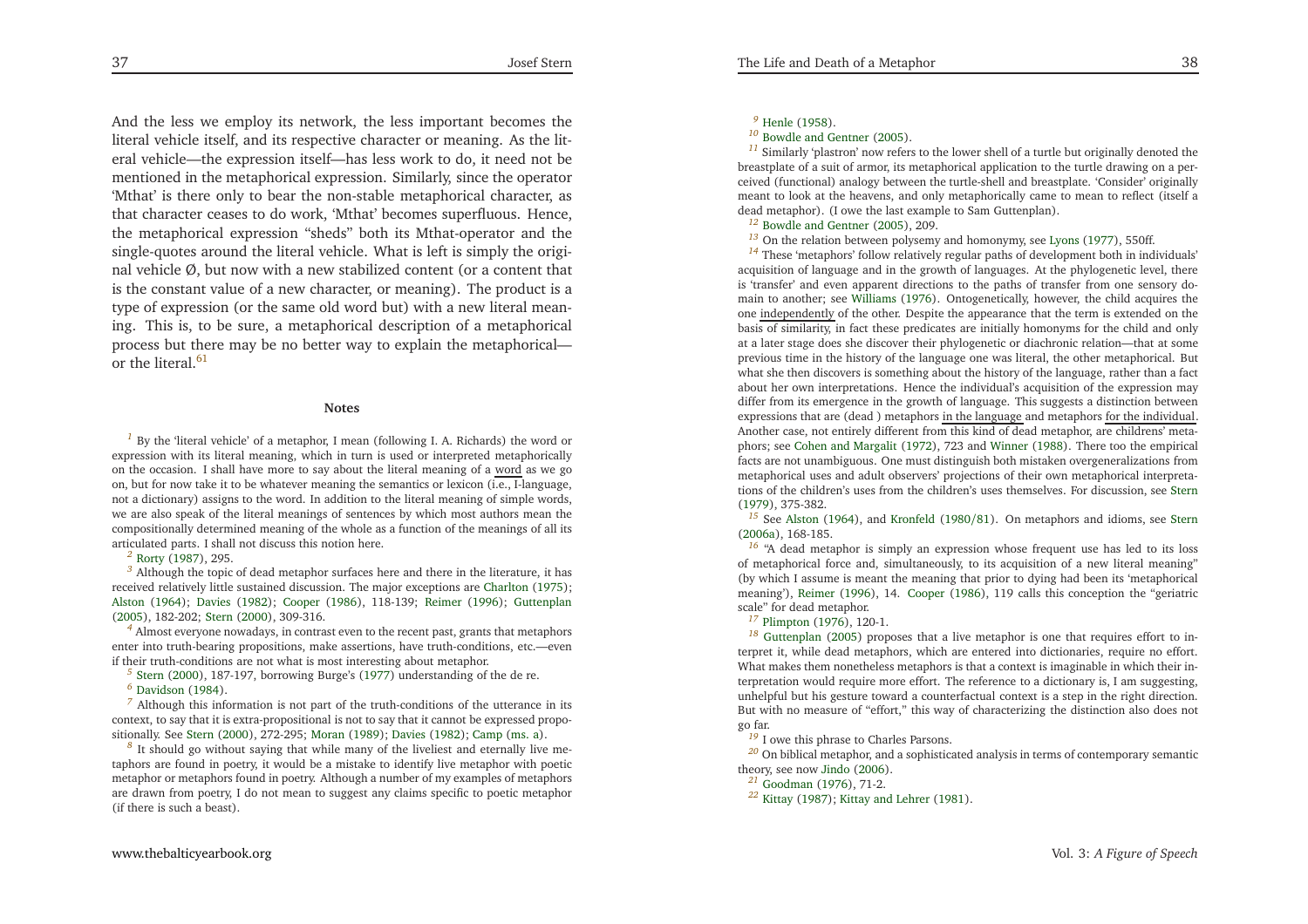<span id="page-20-31"></span><span id="page-20-24"></span><span id="page-20-23"></span><span id="page-20-22"></span><span id="page-20-21"></span><span id="page-20-20"></span><span id="page-20-19"></span><span id="page-20-18"></span><span id="page-20-17"></span><span id="page-20-16"></span>*[23](#page-7-2)* Lakoff and [Johnson](#page-21-30) [\(1980](#page-21-30)); [Lakoff](#page-21-31) [\(1987\)](#page-21-31); [Lakoff](#page-21-32) [\(1993](#page-21-32)); and [Lakoff](#page-21-33) and Turner [\(1989](#page-21-33)).

<sup>[24](#page-7-3)</sup> [Gentner](#page-21-34) [\(1982](#page-21-34)); [Bowdle](#page-21-1) and Gentner [\(2005](#page-21-1)).

*[25](#page-7-4)* [Tirrell](#page-22-12) [\(1989\)](#page-22-12).

*[26](#page-7-5)* [White](#page-22-13) [\(1996](#page-22-13)).

*[27](#page-7-6)* [Camp](#page-21-21) [\(ms.](#page-21-21) a), [\(ms.](#page-21-35) b).

*[28](#page-7-7)* [Stern](#page-22-1) [\(2000](#page-22-1)), 169-176.

*[29](#page-7-8)* [Davidson](#page-21-19) [\(1984](#page-21-19)), 253.

*[30](#page-7-9)* For an attempt to explicate the <sup>p</sup>ictorial character of metaphor in terms of formalproperties of its network and family, see [Stern](#page-22-1) [\(2000](#page-22-1)), 289-294; [Moran](#page-21-20) [\(1989](#page-21-20)), 112.

*[31](#page-7-10)* $\frac{1}{2}$  Cf. Bowdle and [Gentner](#page-21-1) [\(2005](#page-21-1)) who propose that conventional metaphors can be re-vitalized and, in particular, can be made to invoke extended metaphorical mappings which they take to be one mark of <sup>a</sup> vital or novel metaphor—by "embedding" the metaphor "in <sup>a</sup> discourse context that includes other figurative expressions that consistently link the target [e..g. 'life' in 'life is <sup>a</sup> crossroads'] and base ['is <sup>a</sup> crossroads'] domains" (212-3).

<sup>[32](#page-7-11)</sup> For detailed discussion see [Stern](#page-22-1) [\(2000\)](#page-22-1), 169-176.

*[33](#page-7-12)* The system of thematic roles corresponds to the syntagmatic relations in Kittay's  $(1987)$  $(1987)$  semantic field theory and to [Camp](#page-21-21)'s (ms.) colligations.

*[34](#page-8-0)* See [Tversky](#page-22-14) [\(1977](#page-22-14)); [Stern](#page-22-1) [\(2000](#page-22-1)), 153-169.

<sup>[35](#page-8-1)</sup> See [Davies](#page-21-15) [\(1982](#page-21-15)), [Camp](#page-21-21) [\(ms.](#page-21-21) a), [Stern](#page-22-1) [\(2000](#page-22-1)).

*[36](#page-9-0)* On twice-true metaphors, see [Cohen](#page-21-36) [\(1976](#page-21-36))

*[37](#page-9-1)* Here <sup>I</sup> use the word 'catachresis' as does [Black](#page-21-0) [\(1962](#page-21-0)), 33, n. 8, without its negative connotations of misuse.

*[38](#page-9-2)* This passage is cited in [Romero](#page-22-15) and Soria [\(2007](#page-22-15)), 154-157; see their comments, especially with regard to the question of metaphor identification. <sup>I</sup> am indebted to themfor bringing the passage to my attention. The emphases are mine.

*[39](#page-10-0)* On this role of the network, see [Davies](#page-21-15) [\(1982](#page-21-15)), Elisabeth [Camp](#page-21-21) (ms.), and [Stern](#page-22-1)[\(2000](#page-22-1)), 289-295.

*[40](#page-11-0)* In their terminology, <sup>A</sup> is the target and <sup>F</sup> is the base in the metaphor 'A is F.'

*[41](#page-11-1)* Traditional comparison theories include [Aristotle](#page-21-37) [\(1984](#page-21-37)), Poetics; [Tversky](#page-22-14) [\(1977\)](#page-22-14); [Ortony](#page-21-38) [\(1979](#page-21-38)). For the analogical structure-mapping approach, see [Gentner](#page-21-34) [\(1982](#page-21-34)), [Bowdle](#page-21-1) and Gentner [\(2005](#page-21-1)). For the categorization account, see [Glucksberg](#page-21-39) [\(2001\)](#page-21-39); [Glucksberg](#page-21-40) and Keysar [\(1990](#page-21-40)), [\(1993\)](#page-21-41).

*[42](#page-11-2)* See [Stern](#page-22-1) [\(2000](#page-22-1)), 147, 225-229.

*[43](#page-11-3)* One thing B&G do not seem to mean by 'abstract' is an ontological or metaphysical status, as do Lakoff and his school when they write that "abstract domains of knowledge can be conceptualized only in terms of more concrete or experiential ones" (B&G 212). See [Lakoff](#page-21-31) [\(1987](#page-21-31), [1993](#page-21-32)).

*[44](#page-11-4)* Bowdle and [Gentner](#page-21-1) [\(2005](#page-21-1)), 198, referring to [Glucksberg](#page-21-40) and Keysar [\(1990](#page-21-40)), [\(1993](#page-21-41)), who in turn refer to [Barsalou](#page-21-42) [\(1987](#page-21-42)).

*[45](#page-12-0)* On the problems of analyzing the relevant notion of literal meaning, and individuating literal vehicles, within our semantics, see [Stern](#page-22-1) [\(2000](#page-22-1), [2006](#page-22-16), [ms.](#page-22-17)).

*[46](#page-13-0)* By <sup>a</sup> 'word' <sup>I</sup> mean here <sup>a</sup> morpheme, or <sup>a</sup> syntactically well-formed (but semanticallyuninterpreted) shape; by 'expression' <sup>I</sup> mean <sup>a</sup> word <sup>p</sup>lus meaning (or character).

<sup>[47](#page-13-1)</sup> It is not obvious that all Contextualists share this assumption. Recanati's [\(2004](#page-22-18)) conception of Minimalism invariably takes the relevant linguistic meaning that determines <span id="page-20-30"></span><span id="page-20-29"></span><span id="page-20-28"></span><span id="page-20-27"></span><span id="page-20-26"></span><span id="page-20-25"></span><span id="page-20-15"></span><span id="page-20-14"></span><span id="page-20-13"></span><span id="page-20-12"></span><span id="page-20-11"></span><span id="page-20-10"></span><span id="page-20-9"></span><span id="page-20-8"></span><span id="page-20-7"></span><span id="page-20-6"></span><span id="page-20-5"></span><span id="page-20-4"></span><span id="page-20-3"></span><span id="page-20-2"></span><span id="page-20-1"></span><span id="page-20-0"></span>his minimal propositions to be that read off the surface structures of sentences uttered in concrete speech, ignoring the role of abstract understood elements at <sup>a</sup> "deeper" or more abstract level of linguistic representation. This assumption is especially evident inhis discussion of Travis' examples (149, n. 46); cf. [Stern](#page-22-19) [\(2003](#page-22-19)).

*[48](#page-14-0)* For further detail, see [Stern](#page-22-1) [\(2000](#page-22-1)), chs. 4-6.

*[49](#page-14-1)* I.e., any expression that admits <sup>a</sup> metaphorical interpretation. Although the matter requires much more research, there may well be linguistic constraints on which expressions or on which syntactic positions allow metaphorical interpretation. For preliminarythoughts, see [Stern](#page-22-20) [\(1983](#page-22-20)) and [Glanzberg](#page-21-43) [\(2007](#page-21-43)).

*[50](#page-15-0)* [Stern](#page-22-1) [\(2000](#page-22-1)), 108, 221, 293-4. Although the m-associated presuppositions for exem<sup>p</sup>lificational metaphors involve properties presupposed to be exemplified by the referent of the literal vehicle, which property is exemplified also depends on how the referent is(qualitatively) presented by the literal vehicle [\(Stern](#page-22-1) [\(2000](#page-22-1)), 155).

*[51](#page-15-1)* See [Stern](#page-22-1) [\(2000](#page-22-1), [2006](#page-22-16), [ms.](#page-22-17)).

*[52](#page-16-0)* For an example of <sup>a</sup> Grice-like account that attempts to build into what is meant both aspectual meaning of <sup>a</sup> metaphor and non-propositional elements involved in "seeing one thing as another," see Marga [Reimer](#page-22-21). Elisabeth Camp (p.c.) who defends <sup>a</sup> Gricean approach in [Camp](#page-21-44) [\(2006](#page-21-44)) and has done the most work attempting to work out the characterizations involved in the aspectual seeing-as of metaphors, informs me that she does not count that information as par<sup>t</sup> either of what is said or what is meant. She suggests that it may possibly fall within the perlocutionary effects of the metaphorical utterance. In any case, this seems to me to acknowledge <sup>a</sup> serious limitation on <sup>a</sup> Griceanaccount.

 *[53](#page-16-1)* Another problem for Relevance theoretic explanations of dead metaphors is that, <sup>g</sup>iven the highly context-sensitive nature of ad hoc concepts, it would seem unlikely that exactly the same ad hoc concep<sup>t</sup> is expressed by the metaphorical use of the same word on two occasions in two contexts. But in that case, it is hard to accep<sup>t</sup> the relevance theoretic explanation that dead metaphors result from frequent use or interpretation of the same word—so long as frequent uses requires that the word be used frequently to express the same ad hoc concept on the multiple occasions of use.

*[54](#page-16-2)* Robyn [Carston](#page-21-45) suggests that there may be two kinds of processing at work in metaphor. The first is the "more prosaic sort [which is] on <sup>a</sup> continuum with banal loose uses and hyperboles and result in an ad hoc concept," i.e., the kind of processing that is standardly adduced in Relevance theoretic accounts of communicative meaning, including that of metaphor. She acknowledges, however, that this approach is inadequate to account for poetic effects and information. In those cases, she suggests that we engage in <sup>a</sup> different kind of processing "where the words/concepts which are metaphorically used retain their 'literal' meaning but are meta-represented/framed/taken to describe another world. Our thought (world conception) is adjusted so as to correspond to the word meaning." In other words, on this "imaginative way" of interpreting <sup>a</sup> metaphor, we reconstrue our sense of the world to fit <sup>a</sup> literal understanding of the words" (however deviant they may be). Similar conceptions of metaphor as world-imagining exercises have been proposed in the literature; see, e.g., [Levin](#page-21-46) [\(1977](#page-21-46)). Here is not the <sup>p</sup>lace to evaluate them. However, the question that should be asked is what this proposal has to do with RelevanceTheory. It is true that meta-representation has been employed by Relevance theor<u>ists</u> from way back; see, e.g., [Sperber](#page-22-22) and Wilson [\(1981](#page-22-22)). But the question remains whether this principle of interpretation is an integral par<sup>t</sup> of Relevance theory or an appendage to it.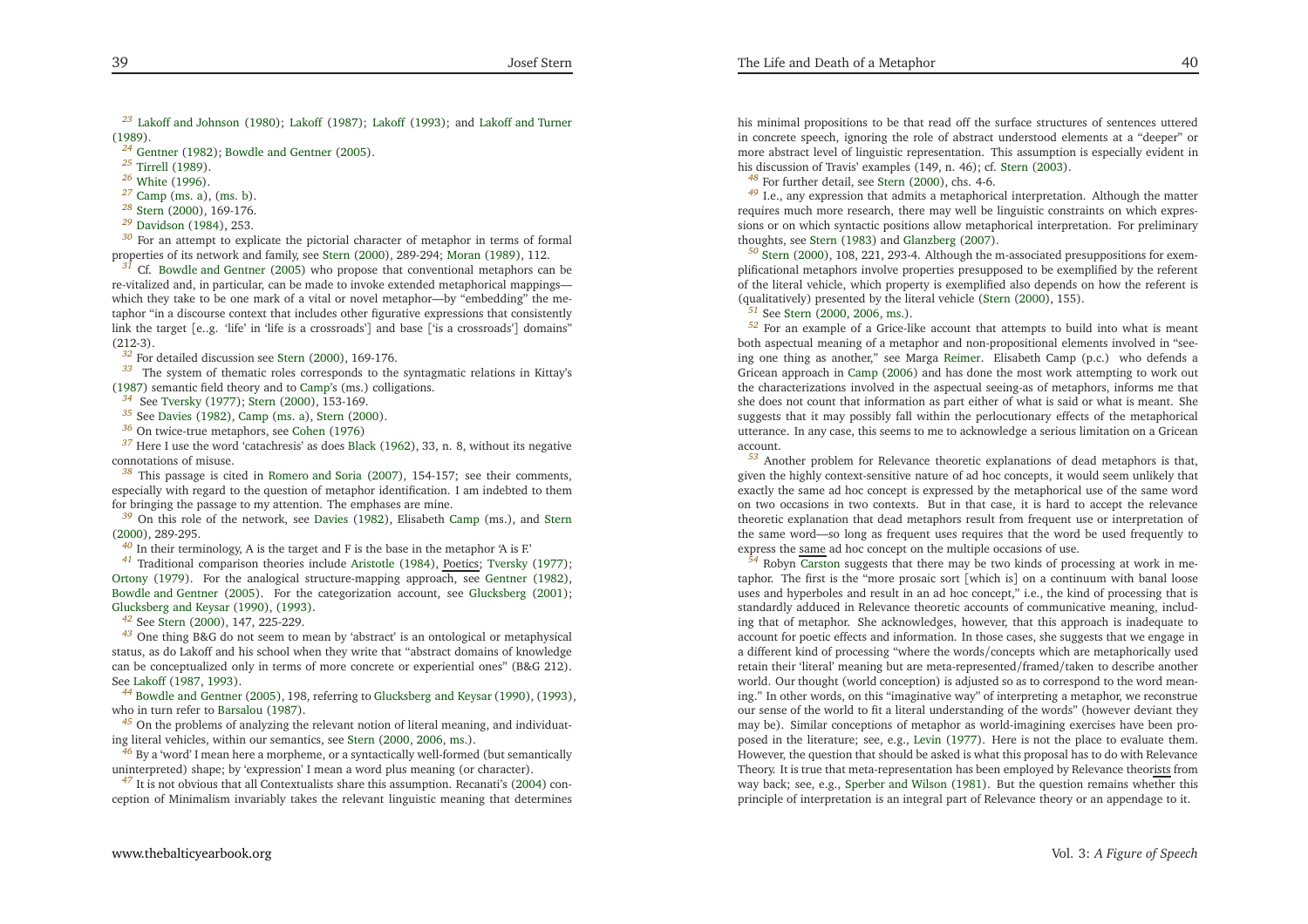<span id="page-21-48"></span><span id="page-21-46"></span><span id="page-21-45"></span><span id="page-21-44"></span><span id="page-21-38"></span><span id="page-21-35"></span><span id="page-21-33"></span><span id="page-21-32"></span><span id="page-21-31"></span><span id="page-21-30"></span><span id="page-21-29"></span><span id="page-21-28"></span><span id="page-21-25"></span><span id="page-21-24"></span><span id="page-21-23"></span><span id="page-21-21"></span><span id="page-21-20"></span><span id="page-21-18"></span><span id="page-21-13"></span><span id="page-21-4"></span><span id="page-21-2"></span><span id="page-21-1"></span>*[55](#page-16-3)* See earlier n. 46 and references therein.

*[56](#page-16-4)* [Wearing](#page-22-3) [\(2006](#page-22-3)) also objects that the proposa<sup>l</sup> overgenerates for "sentences that do not have any obvious metaphorical reading, such as 'Juliet is tidy"' (317). <sup>I</sup> fail to see the force of this example. It is easy to imagine contexts in which 'Juliet' is being used metaphorically to refer to, say, Cathy, contexts in which we have been praising her peerlessness and the fact that she is the center of the speaker's world. We can also imagine <sup>a</sup> context in which we are evaluating, say, musical compositions, Bill's, Tom's, and Juliet's. <sup>I</sup> say: "John there is <sup>a</sup> mess, Bill too convoluted, but Juliet is tidy."

*[57](#page-17-0)* R. Gibbs, personal communication; cf. also Gibbs and [Tendahl](#page-21-47) [\(2006](#page-21-47)).

*[58](#page-17-1)* See [Bromberger](#page-21-48) [\(1989](#page-21-48)).

*[59](#page-17-2)* [Szabo](#page-22-4) [\(1999](#page-22-4)) defends his representation view from the charge of Platonism. For reasons of space, <sup>I</sup> cannot pursue his response here.

*[60](#page-17-3)* <sup>I</sup> owe the basic idea of an expression token as <sup>a</sup> hylomorphic substance or entity toAdam Crager. He is not responsible for my elaboration of the idea.

*[61](#page-19-22)* <sup>I</sup> want to thank Liz Camp for discussion of and comments on an earlier draft of this paper. <sup>I</sup> also want to thank the American Council of Learned Societies for fellowshipsuppor<sup>t</sup> in 2007-8 while this paper was composed.

#### **References**

Alston, W., 1964. *Philosophy of Language*. Englewood Cliffs, N.J.: Prentice Hall.

Aristotle, 1984. Poetics and rhetoric. In J. Barnes (ed.), *The Complete Works of Aristotle, <sup>2</sup> vols*. Princeton, N.J.: Princeton University Press.

Barsalou, L., 1987. Ad hoc categories. *Memory and Cognition* 11:211–227.

Black, M., 1962. Metaphor. In *Models and Metaphors*, pp. 25–47. Ithaca, N.Y.: Cornell University Press.

Black, M., 1993. More about metaphor. In *Ortony (1993)*, pp. 19–41.

Bowdle, B. and D. Gentner, 2005. The career of metaphor. *Psychological Review* 112:193– 216.

 Bromberger, S., 1989. Types and tokens in linguistics. In A. George (ed.), *Reflections onChomsky*, pp. 58–89. Oxford: Blackwell.

Burge, T., 1977. Belief de re. *Journal of Philosophy* 74:338–362.

Camp, E., 2006. Contextualism, metaphor, and what is said. *Mind and Language* 21:280–309.

Camp, E., ms. a. Making claims and 'seeing-as': <sup>A</sup> pragmatic theory of metaphor.

Camp, E., ms. b. Showing, telling, seeing: Metaphor and "poetic language". Delivered at the 3rd International Symposium of Cognition, Logic, and Communication, Riga, Latvia, Dec. 2007.

Carston, R., . Doing justice to the metaphor experience. Delivered at the 3rd InternationalSymposium of Cognition, Logic, and Communication, Riga, Latvia, Dec. 2007.

Cavell, S., 1967. Aesthetic problems of modern <sup>p</sup>hilosophy. In M. Black (ed.), *Philosophyin America*, pp. 74–97. Ithaca: Cornell University Press.

Charlton, W., 1975. Living and dead metaphors. *British Journal of Aesthetics* 15:172–8.

Cohen, L. J. and A. Margalit, 1972. The role of inductive reasoning in the interpretation of metaphor. In D. Davidson and G. Harman (eds.), *Semantics of Natural Language*, pp. 721–762. Dordrecht: Reidel.

<span id="page-21-47"></span><span id="page-21-43"></span><span id="page-21-42"></span><span id="page-21-41"></span><span id="page-21-40"></span><span id="page-21-39"></span><span id="page-21-37"></span><span id="page-21-36"></span><span id="page-21-34"></span><span id="page-21-27"></span><span id="page-21-26"></span><span id="page-21-22"></span><span id="page-21-19"></span><span id="page-21-17"></span><span id="page-21-16"></span><span id="page-21-15"></span><span id="page-21-14"></span><span id="page-21-12"></span><span id="page-21-11"></span><span id="page-21-10"></span><span id="page-21-9"></span><span id="page-21-8"></span><span id="page-21-7"></span><span id="page-21-6"></span><span id="page-21-5"></span><span id="page-21-3"></span><span id="page-21-0"></span>Cohen, T., 1976. Notes on metaphor. *Journal of Aesthetics and Art Criticism* 34:249–259. Cooper, D., 1986. *Metaphor*, pp. 118–139. Oxford: Basil Blackwell.

Davidson, D., 1984. What metaphors mean. In *Inquiries into Truth and Interpretation*. Oxford: Oxford University Press.

Davies, M., 1982. Idiom and metaphor. *Proceedings of the Aristotelian Society* 83:67–85.

- Gentner, D., 1982. Are scientific analogies metaphors? In D. Miall (ed.), *Metaphor:Problems and Perspectives*, pp. 106–132. Brighten, England: Harvester Press.
- Gibbs, R. and M. Tendahl, 2006. Cognitive effort and effects in metaphor comprehension: Relevance theory and psycholinguistics. *Mind and Language* 21:379–403.
- Glanzberg, M., 2007. Metaphor and lexical semantics. Lecture <sup>g</sup>iven at Riga Conference"A Figure of Speech".
- Glucksberg, S., 2001. *Understanding Figurative Language: From Metaphors to Idioms*. Oxford: Oxford University Press.
- Glucksberg, S. and B. Keysar, 1990. Understanding metaphorical comparisons: Beyondsimilarity. *Psychological Review* 97:3–18.
- Glucksberg, S. and B. Keysar, 1993. How metaphors work. In *Ortony (1993)*, pp. 401– 424.

Goodman, N., 1976. *Languages of Art, Second Edition*. Indianapolis: Hackett.

- Guttenplan, S., 2005. *Objects of Metaphor*. Oxford: Oxford University Press.
- Henle, P., 1958. Metaphor. In *Language, Thought, and Culture*, pp. 173–195. Ann Arbor, Michigan: University of Michigan Press.
- Jakobson, R., 1981. Metalanguage as <sup>a</sup> linguistic problem. In *The Framework of Language*. Ann Arbor, Michigan: University of Michigan Press.
- Jindo, J. Y., 2006. *Biblical Metaphor Reconsidered: <sup>A</sup> Cognitive Approach To Poetic MetaphorIn Biblical Prophecy*. Ph.D. thesis, Jewish Theological Seminary.
- Kaplan, D., 1989. Demonstratives. In . H. W. J. Almog, J. Perry (ed.), *Themes from Kaplan*, pp. 481–563. Oxford: Oxford University Press.
- Kittay, E. F., 1987. *Metaphor: Its Cognitive Force and Linguistic Structure*. Oxford: OxfordUniversity Press.
- Kittay, E. F. and A. Lehrer, 1981. Semantic fields and the structure of metaphor. *Studies inLanguage* 5:31–63.
- Kronfeld, C., 1980/81. Novel and conventional metaphors: <sup>A</sup> matter of methodology. *Poetics Today* 2:13–24.
- Lakoff, G., 1987. *Women, Fire, and Other Dangerous Things*. Chicago: University ofChicago Press.
- Lakoff, G., 1993. The contemporary theory of metaphor. In *Ortony (1993)*, pp. 202–251.

Lakoff, G. and M. Johnson, 1980. *Metaphors We Live By*. Chicago: University of ChicagoPress.

- Lakoff, G. and M. Turner, 1989. *More than Cool Reason: <sup>A</sup> Field Guide to Poetic Metaphor*. Chicago: University of Chicago Press.
- Levin, S., 1977. *The Semantics of Metaphor*. Baltimore: Johns Hopkins Press.
- Lyons, J., 1977. *Semantics, Vol. <sup>2</sup>*. Cambridge: Cambridge University Press.
- Moran, R., 1989. Seeing and believing: Metaphor, image, and force. *Critical Inquiry* 16:87–112.
- Ortony, A., 1979. Beyond literal similarity. *Psychological Review* 86:161–180.
- Ortony, A. (ed.), 1993. *Metaphor and Thought*. Cambridge: Cambridge University Press, 2nd edn.